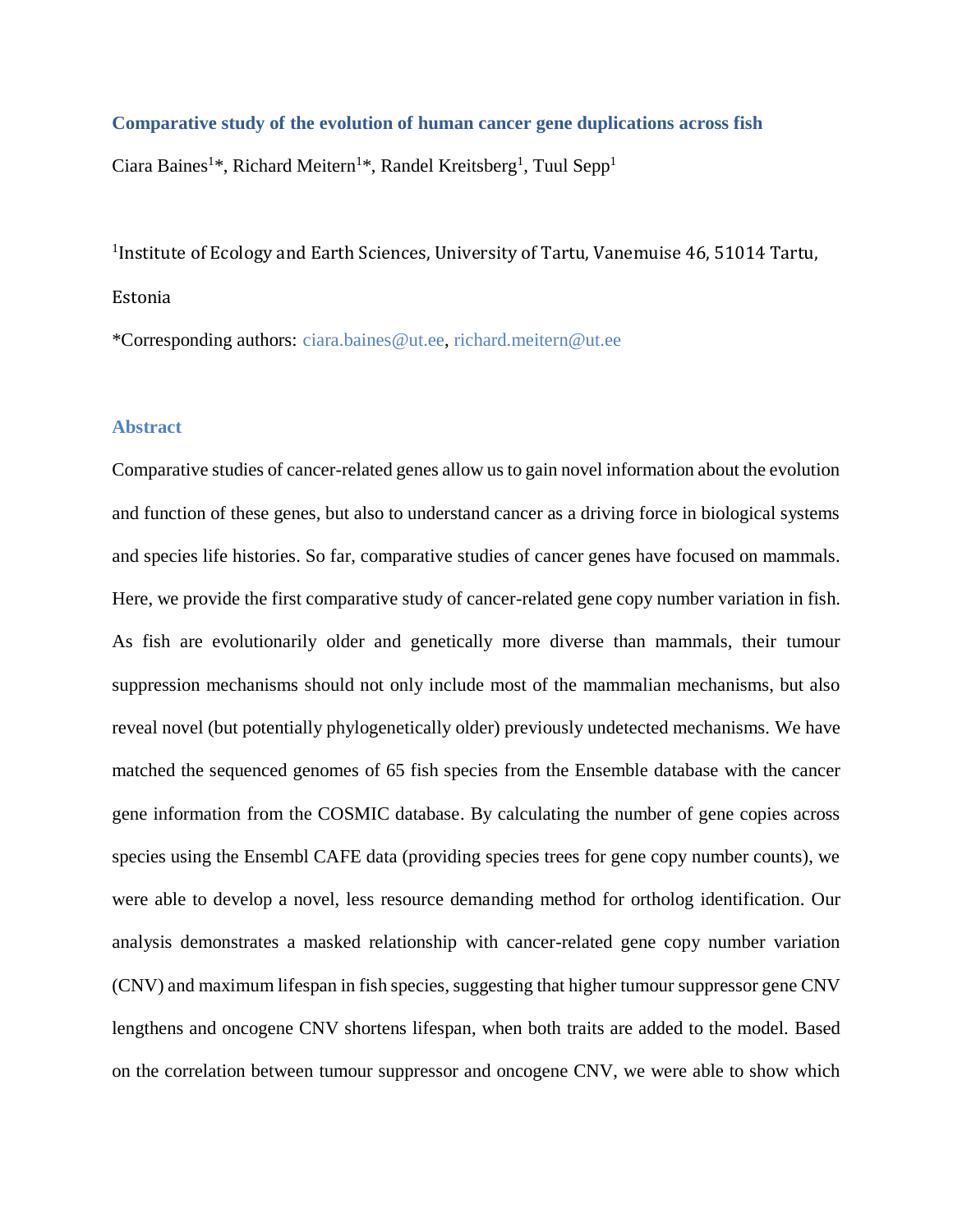species have more tumour suppressors in relation to oncogenes. It could therefore be suggested that these species have stronger genetic defences against oncogenic processes. Fish studies could yet be a largely unexplored treasure trove for understanding the evolution and ecology of cancer, by providing novel insights into the study of cancer and tumour suppression, in addition to the study of fish evolution, life-history trade-offs, and ecology.

### **Introduction**

Cancer is a disease that arose with multicellularity and is caused by a variety of mutations that occur either somatically, arising throughout the organism's lifetime, or are inherited through the germline (Trigos et al. 2018). It is estimated that approximately 90% of mutations leading to cancer in humans are caused from somatic mutations (Sondka et al. 2018). Evolution, as a result, has led to the selection of genes that reduce the risk of an organism to neoplastic development. It is understood that oncogenes (OGs), tumour-suppressor genes (TSGs), and differentiation genes are amongst the oldest gene classes in humans (Makashov et al. 2019), opening a possibility for gaining novel information about the evolution and function of these genes from comparative studies. Moreover, comparative studies allow us to understand that cancer is not only a disease but also a driving force in biological systems and species life histories (Nunney et al. 2015). Theoretically, species with longer lifespans or larger body size should be at a greater risk of cellular mutations that increase cancer risk due to a greater number of cellular divisions. However, genetic controls on neoplastic cellular proliferation vary between species, resulting in a lack of correlation between body size and cancer prevalence, a paradigm known as Peto's paradox (Peto et al. 1975; Caulin and Maley 2011; Tollis et al. 2017). These genetic controls include the upregulation or duplication of TSGs and the downregulation of OGs within an organism. TSGs can control potentially carcinogenic mutations through various mechanisms including apoptosis, cell cycle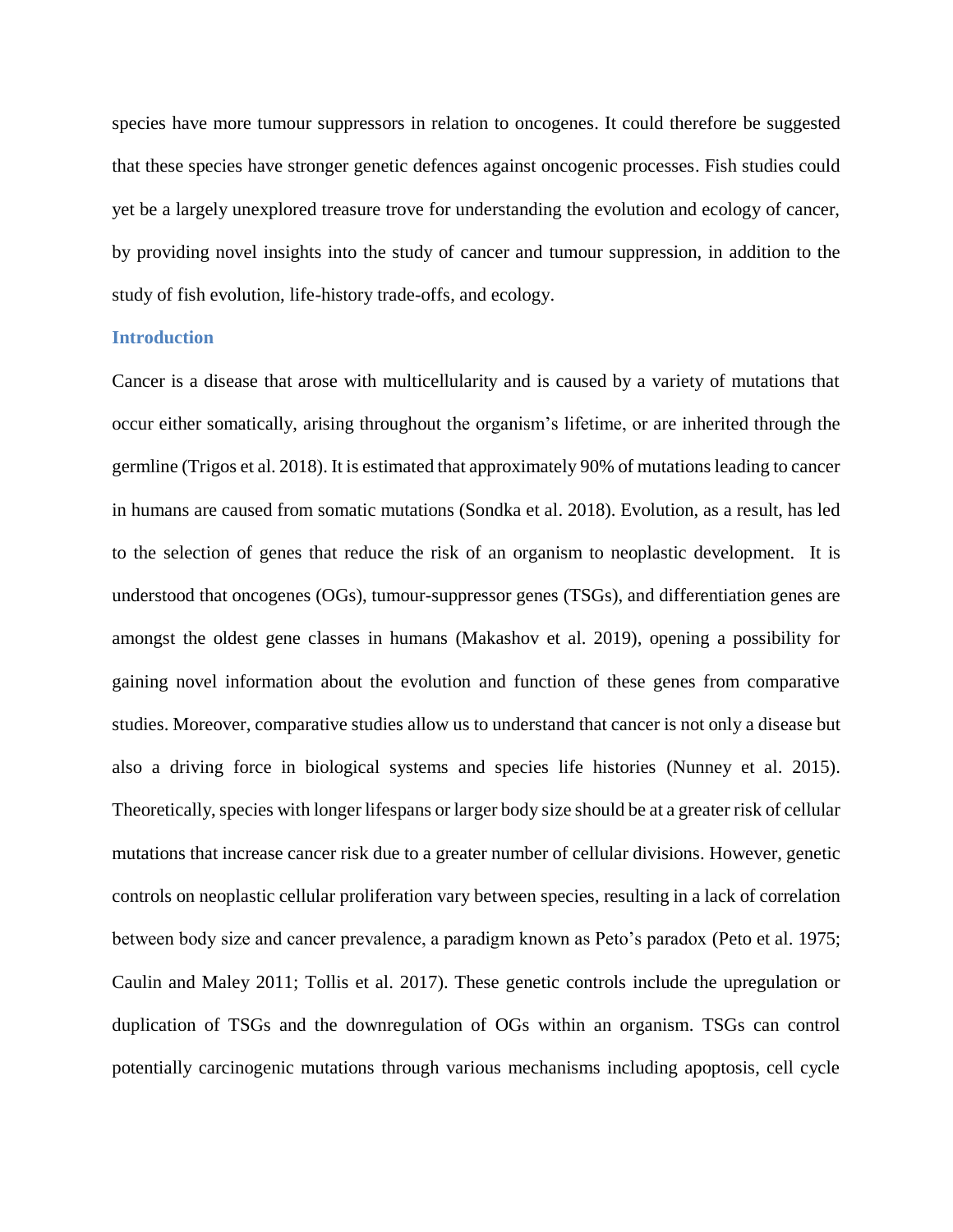arrest, and senescence (Kumari et al. 2014). They can be divided into two major categories, known as caretakers and gatekeepers; caretaker genes control the maintenance of the genetic information integrity in each cell, whilst gatekeepers are genes that directly regulate tumour growth, codifying for proteins which either stimulate or inhibit proliferation, differentiation or apoptosis (Weitzman 2001).

Gene duplication is considered an important mechanism for creating genetic novelty, as it has contributed to the evolution of developmental programmes, the plasticity of a genome, and the capability of a species to adapt to changing environments (Magadum et al. 2013). It has been suggested that increased copy numbers of TSGs are amongst the most effective routes to enhanced cancer resistance (Vazquez and Lynch 2021). Furthermore, duplicated TSGs can sometimes be selectively lost, which could be a macroevolutionary route towards lower cancer resistance (Glenfield and Innan 2021). TSG duplication is one of the possible mechanisms behind increased cancer resistance in large-bodied and/or long-lived mammals. For example, low cancer mortality rates in elephants (Proboscidean lineage) may be linked to 20 genomic copies of the gene TP53 (Abegglen et al. 2015; Sulak et al. 2016), a tumour suppressor responsible for apoptosis, senescence, and cell cycle arrest in the presence of damaged DNA (Kumari et al. 2014). In blind mole rats (*Spalax sp.*), another tumour suppression mechanism has evolved, through duplications of genes in the interferon pathway, leading to interferon- mediated concerted cell death, a strategy that has been proposed to counteract the weakened pro- apoptotic function of the p53 protein (Gorbunova et al. 2012). A recent study in cetaceans indicated positive selection within the CXCR2 gene, an important regulator of DNA damage, tumour dissemination and immune system, and 71 duplicated genes, had roles such as the regulation of senescence, cell proliferation and metabolism (Tejada-Martinez et al. 2021). Another recent study focusing on the evolution of elephants and their relatives (Proboscideans) from their smaller-bodied ancestors (Afrotherians) indicated that tumour suppressor duplication was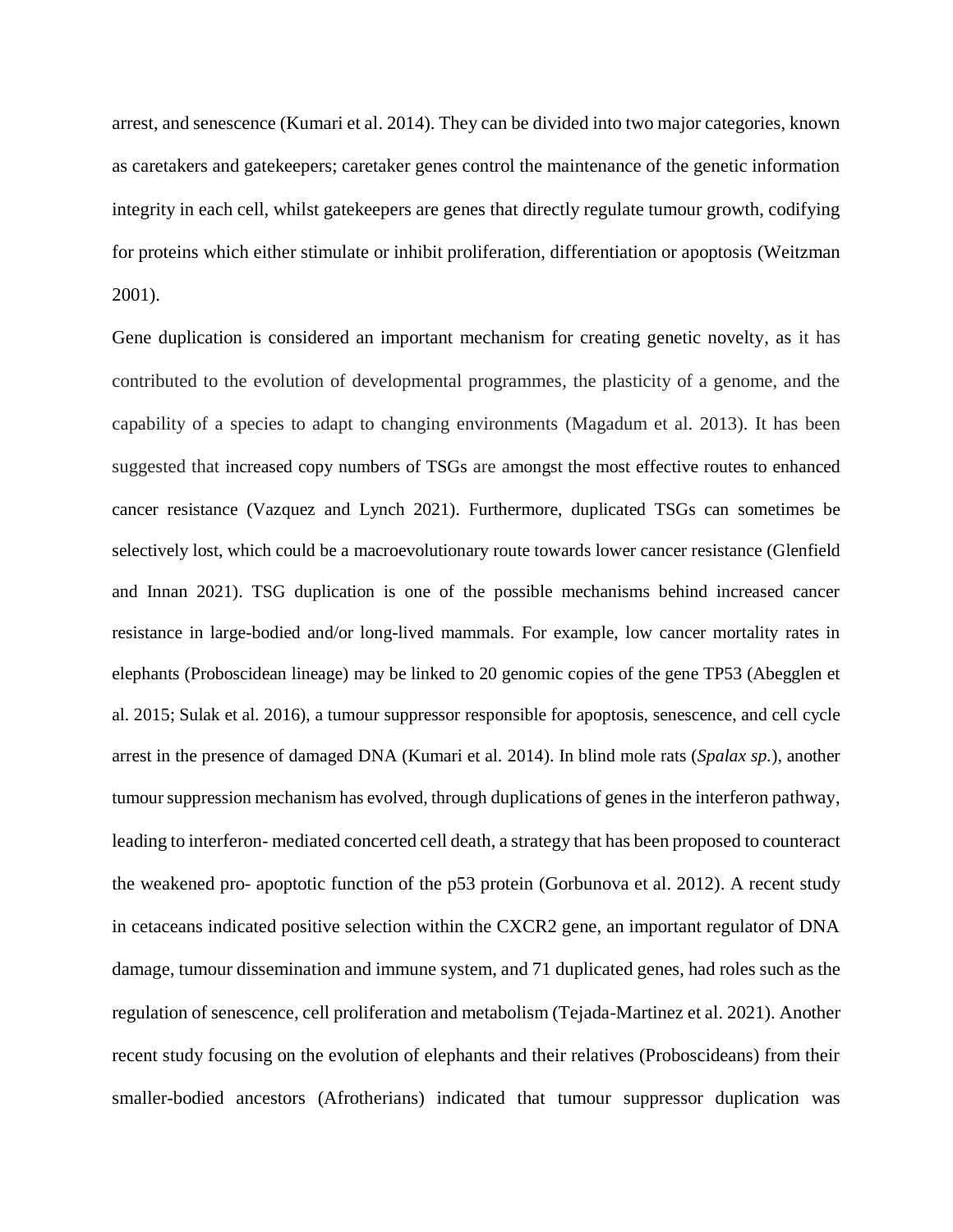pervasive in Afrotherian genomes, suggesting that duplication of TSGs facilitated the evolution of increased body size (Tejada-Martinez et al. 2021).

Another side of the TSG coin are OGs, genes that encode proteins that can induce cancer in animals (Lodish et al. 2000), and produce transcription factors, chromatin remodelers, growth factors, growth factor receptors, signal transducers, and apoptosis regulators (Croce 2009). Of the many known OGs, all but a few are derived from normal cellular genes called proto-oncogenes, whose products participate in cellular growth-controlling pathways (Lodish et al. 2000), by encoding proteins that stimulate cell division, inhibit cell differentiation, and halt cell death (Chial 2008). All these processes are important for normal development and maintenance of tissues and organs. Due to their basic role in animal life, proto-oncogenes have been highly conserved over eons of evolutionary time (Lodish et al. 2000). For growing big and/or living long, an increased number/function of proto-oncogenes is expected, bringing along the risk of these genes turning into OGs by a gain-of-function mutation. This risk can be counteracted by an increase in the number of (copies of) TSGs. Whilst comparative studies have so far mainly focused on TSGs, a strong correlation between the number of TSGs and (proto-)oncogenes is expected and has been demonstrated on the between-species level in mammals (Tollis et al. 2020). We suggest that instead of focusing on the TSGs in comparative studies, a balance between TSGs and OGs should be considered. For example, it is possible that a species with a lower number of TSGs is still more resistant to cancer due to a lower number of OGs. Having fewer proto-oncogenes decreases the chances of an oncogenic mutation and therefore decreases the overall probability of cancer development (Caulin and Maley, 2011). However, since proto-oncogenes are serving important functions in cellular growth, development, and cellular maintenance, eliminating them is costly in terms of growth and longevity. Accordingly, species with larger bodies and longer lifespans would be expected to not just have more TSGs, but to have more TSGs relative to their number of (proto-)oncogenes*,* to counteract increased cancer risk.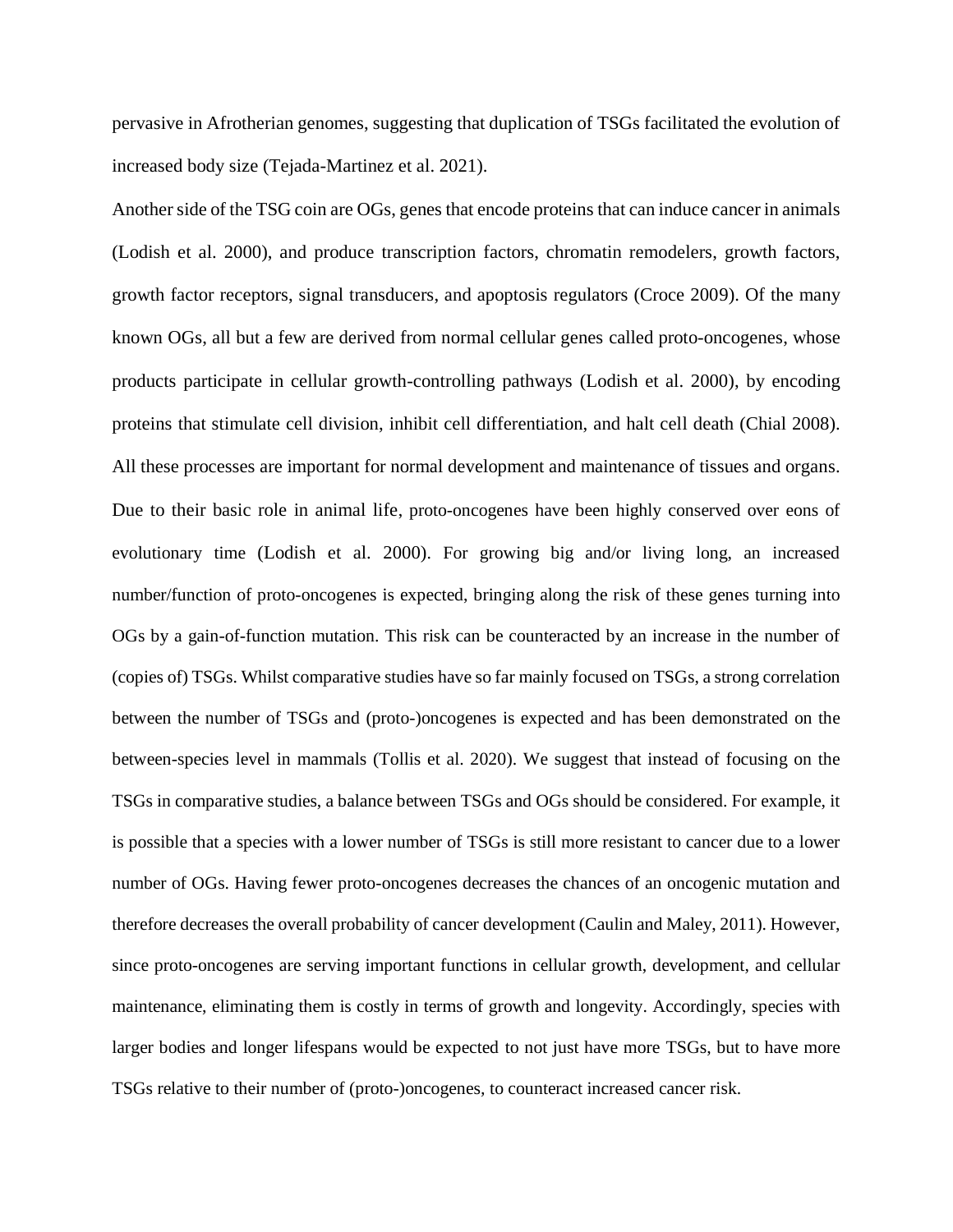It has now been widely accepted that using a wider variety of model species provides novel insights into the genetic basis of disease resistance, and allows a better understanding of tumour suppression mechanisms, evolutionary and ecological importance of oncogenic processes, and of the link between modern environment and cancer (Pesavento et al. 2018; Giraudeau et al. 2018, Hamede et al. 2020). Wildlife cancer studies are therefore an emerging research topic, with the potential for deepening our understanding of the mechanisms that reduce cancer risk in some species, potentially leading to novel ideas for cancer treatments. Depending on their longevity, body size, life history strategy, but also environmental (oncogenic) pressures, species should deploy different tumour suppression strategies. However, to date, comparative studies of tumour suppression mechanisms have focused on mammals (e.g. Abegglen et al. 2015; Tollis et al. 2017; Seluanov et al. 2018; Tejada-Martinez et al. 2021; Vazquez and Lynch 2021; Yu et al. 2021). This focus should be widened to include other vertebrate groups, to verify the patterns seen in mammals in another phylogenetic and ecological groups, and to discover novel mechanisms and evolutionary directions related to the evolution of tumour suppression. Fish are evolutionarily older and genetically more diverse than mammals (Buchmann 2014) and accordingly, their tumour suppression mechanisms should not only include most of the mammalian mechanisms, but also reveal novel (but potentially phylogenetically older) previously undetected mechanisms. The lifehistory trade-offs that have shaped the relationships between tumour suppression and traits such as longevity, body size, and fecundity, should be more apparent in an evolutionarily more diverse group. In addition, there is evidence that fish lineages have evolved increased rates of duplicated genes than mammals (Robinson-Rechavi and Laudet 2001), suggesting a possibility that tumour suppression and gene duplications could be related to life-history more reliably in fish compared to mammals. Given these differences in evolutionary history between vertebrate groups, expanding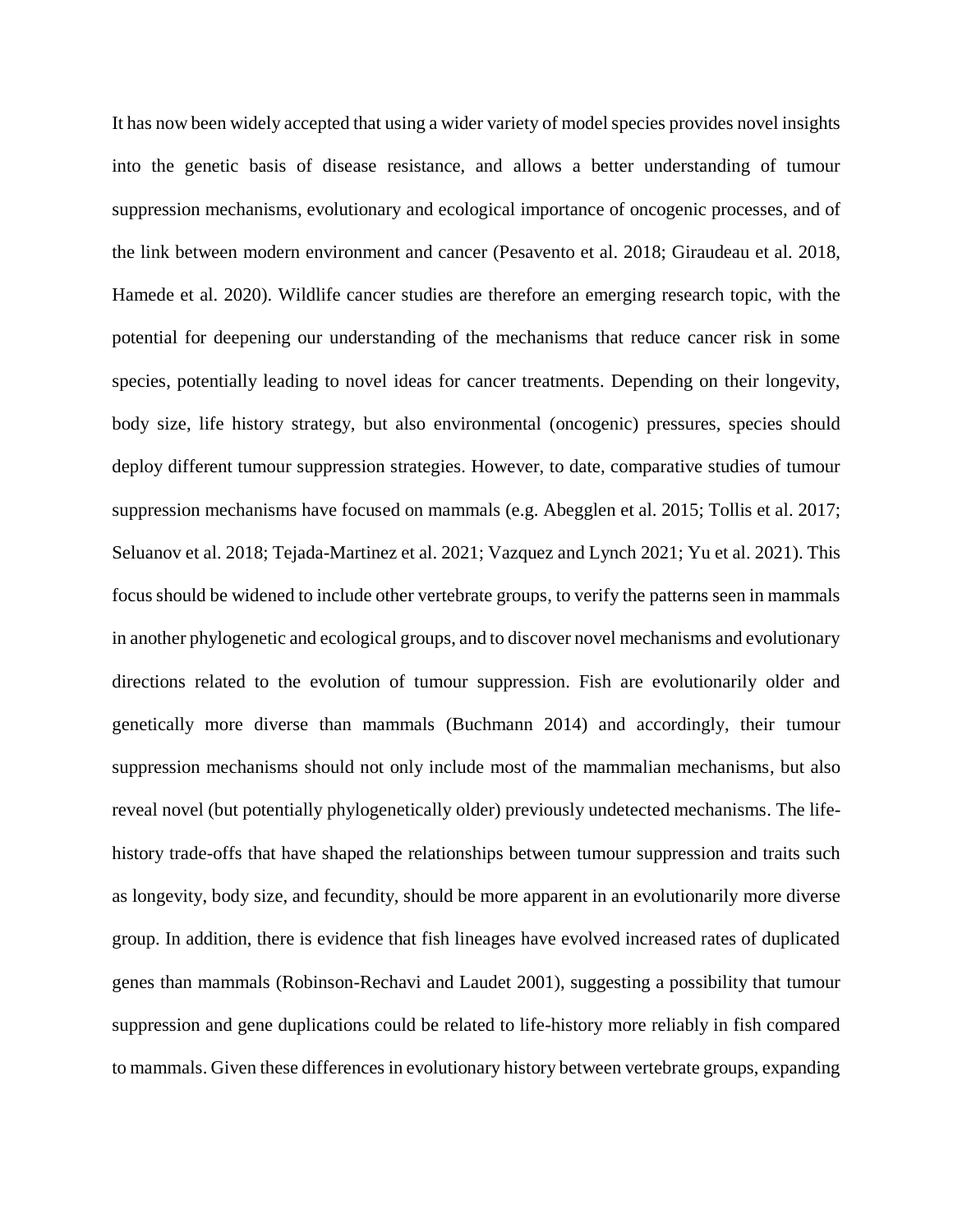our knowledge of how cancer defences have evolved across a wider range of taxa could deepen our understanding of cancer as a disease, and the evolutionary processes that increase and decrease a species risk of neoplastic development.

We expand on the comparative study undertaken by Tollis et al. (2020) on mammals to better understand the relationship between life history traits and phylogenetic data on known TSGs and OGs. Tollis et al. (2020) demonstrates a strong correlation between the TSG and OG normalized copy numbers that possibly indicates some sort of evolutionary constraint holding a genomic balance between TSGs and OGs. Both types of genes perform important tasks in retaining homeostasis. Arguably, the most notable role of these genes is to regulate growth. Indeed, any of the genes responsible for increased body size are also OGs, as larger individuals generally have higher rates of cancer within the species (Nunney 2018). Likewise, TSGs have the role of reducing cell proliferation. Nevertheless, not all genes contributing to body size are TSGs or OGs. Furthermore, body size (larger individuals benefit from reduced predation rates) and cancer susceptibility are just two among many factors affecting animal lifespan. Based on these premises we hypothesize that the lifespan of fish species is correlated positively to the copy numbers of TSGs and negatively to copy numbers of OGs when correcting for body size (figure 1). To test this hypothesis, we have conducted a comparative analysis that examines the relationship between life history traits (longevity, body size) and the number of cancer-related gene duplications in fish. Using the Catalogue of Somatic Mutations in Cancer (COSMIC; Sondka et al. 2018), we estimated the copy numbers of human cancer gene homologs in 85 complete genomes from across the phylogenetic tree of aquatic vertebrates (except mammals). The COSMIC database contains cancer related genetic data specifically based on the human genome. As many human genes have orthologues in other vertebrate species, the human cancer genes provide a reasonable proxy for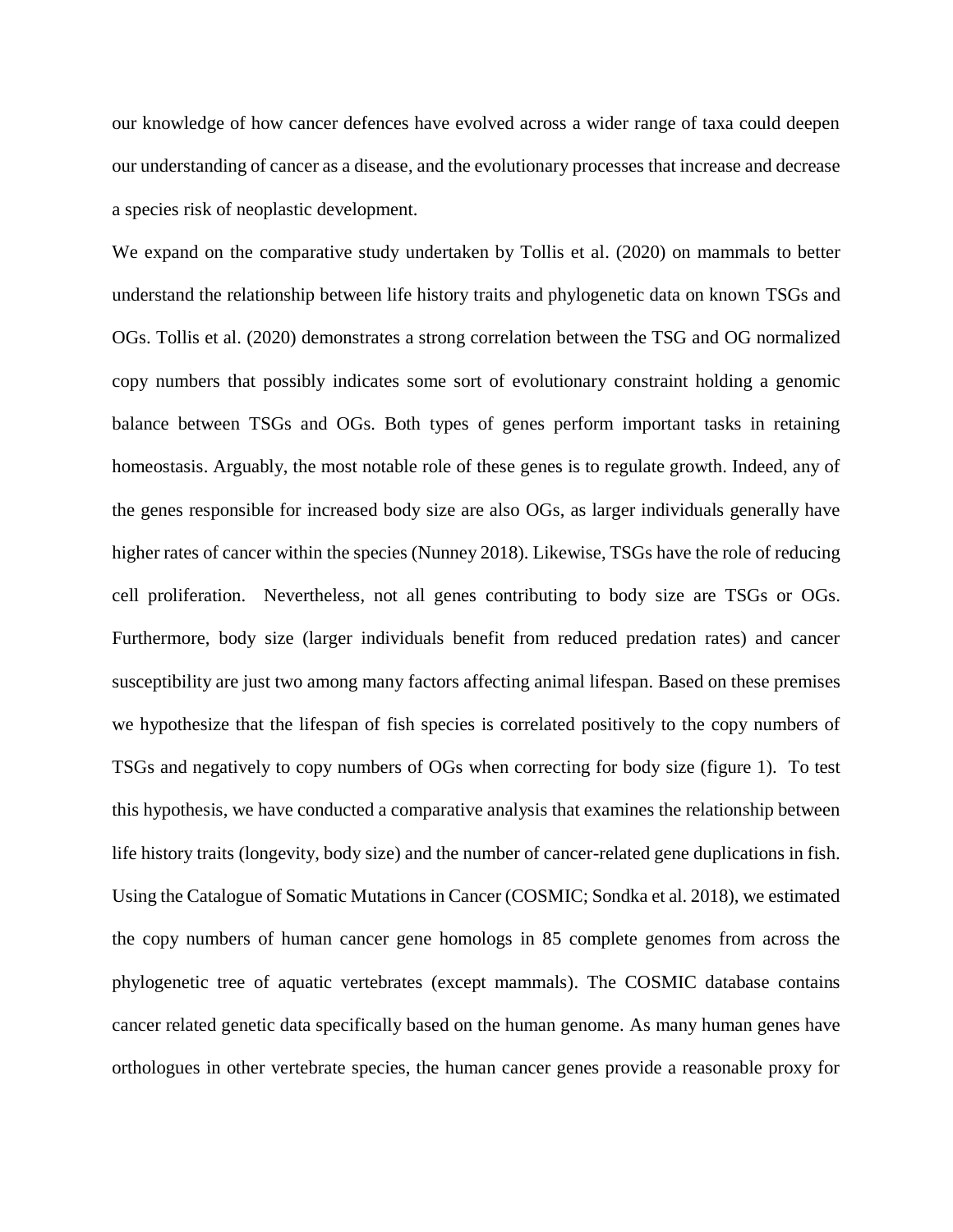testing hypotheses about life many human genes have orthologues in other vertebrate species (e.g. zebrafish (*Danio rerio*) have 70% overlap, Howe et al. 2013) and we are not aware of any collection of fish cancer genes, the human cancer genes provide a reasonable proxy for testing our hypothesis.



**Figure 1.** A directed acyclic graph depicting a simplified view of how lifespan may be influenced by copy numbers of TSGs and OGs. Gray boxes represent unobserved and green boxes represent observed variables. Arrows indicate possible causal pathways. Green arrows indicate causal paths to be tested.

#### **New approaches**

We are using the Ensembl orthology database and the Ensembl CAFE in a novel context. We calculate the number of gene copy numbers across species using these databases instead of performing pairwise or multiple genome alignment for ortholog identification. This allows for a less resource demanding analysis pipeline for identifying copy numbers of genes across species.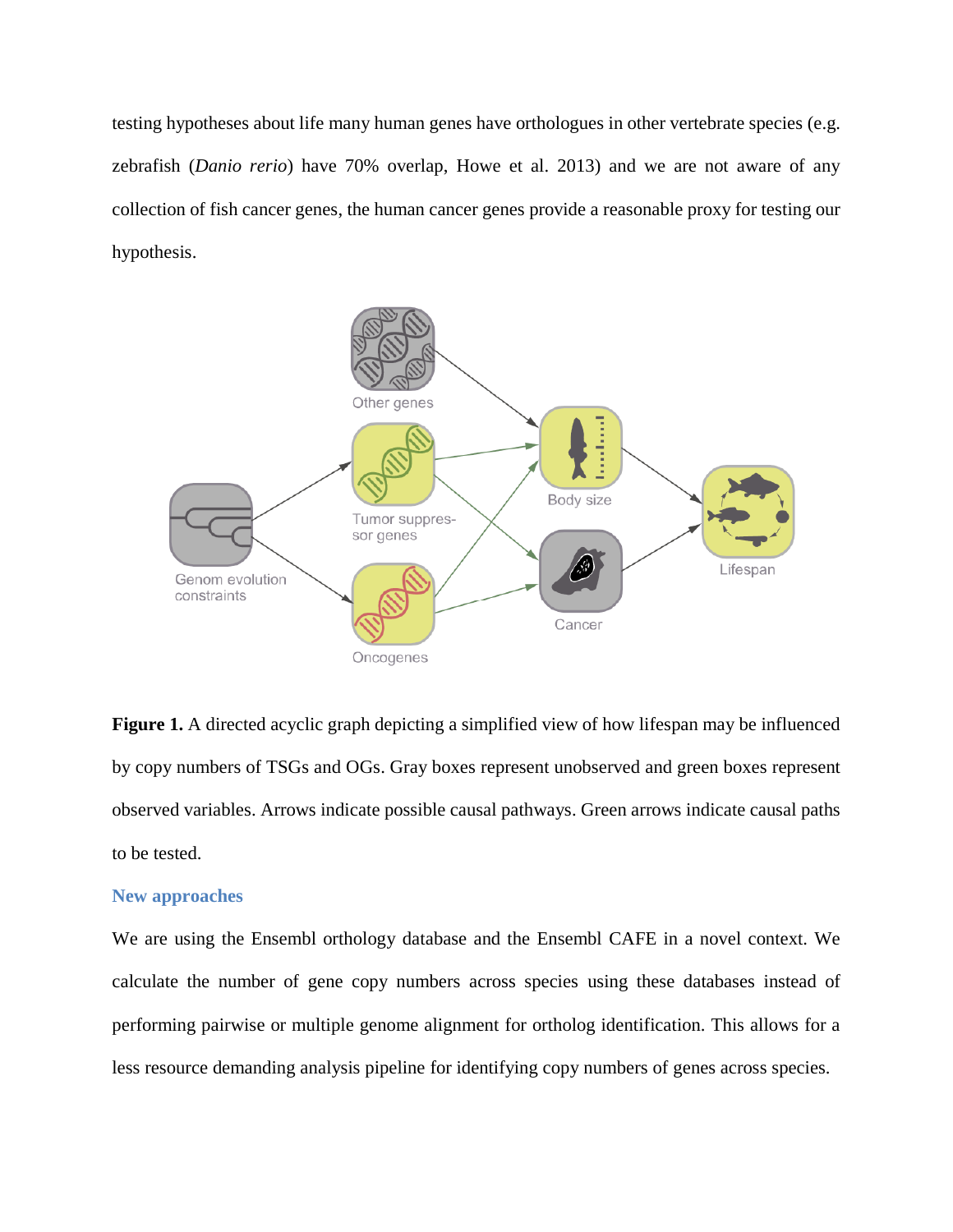### **Methods**

The list of cancer related genes used is obtained from COSMIC (Sondka et al. 2018). Two sublists of the COSMIC database are used for copy number variation (CNV) analyses. The first is the COSMIC tier 1 genes (comprising only of genes with strongly established link between mutations and cancer) and the second included both COSMIC tier 1 and tier 2 genes. Tier 2 genes have indications of a role in cancer with less extensive evidence than tier 1. COSMIC is a manually curated list of human cancer genes, that also assigns genes as either TSGs or OGs. COSMIC also provides the mutation type such as germline, somatic, or both. In addition, we classified each TSG as being a gatekeeper gene or a caretaker gene according to the list provided by Tollis et al. (2020). For detailed code see supplementary material S1.

The copy number count of cancer related genes, in fish, in this paper is obtained differently from Tollis et al. (2020). In order to get the copy number of the above-mentioned COSMIC genes in different fish species two approaches were used. The first method included downloading the Ensembl CAFE (Herrero et al. 2016) species trees for all the COSMIC genes. The Ensembl CAFE provides species trees for gene copy number counts. In Ensembl CAFÉ, gene gain and loss data is estimated from the number of gene copies whilst also taking into account the lineage information (De Bie et al. 2006, Herrero et al. 2016). The second method included downloading the list of human COSMIC gene orthologs for each species represented in the Ensembl database using BioMart (Kinsella et al. 2011) and counting the unique confident orthologs in each species for each gene. Both chosen approaches are computationally much less intensive than that used by Tollis et al. (2020) but provide similarly reliable CNV data as the BLAST/BLAT approach (Kent 2002, used in Tollis et al. 2020). This enables re-running the analysis whenever the Ensembl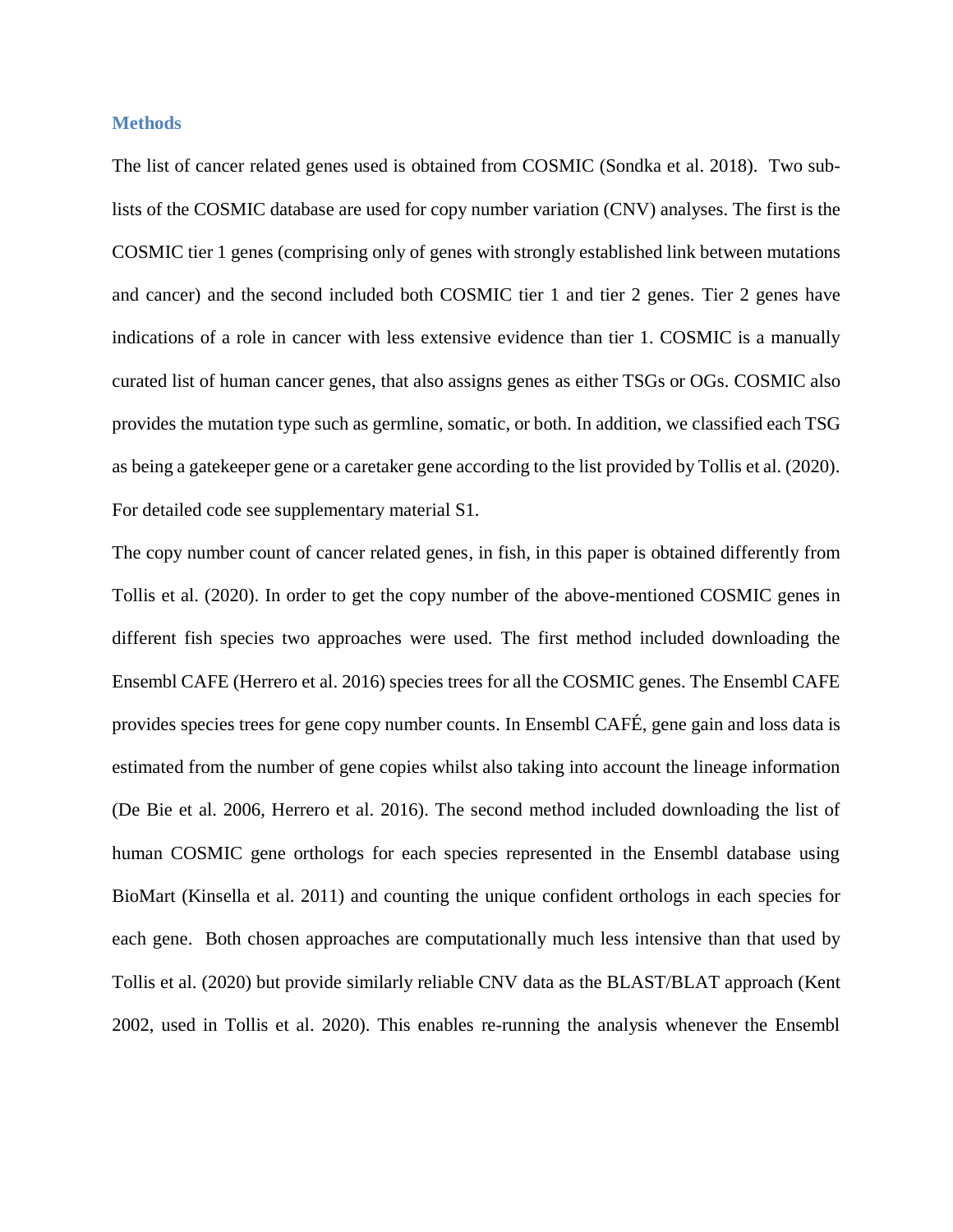databases are updated. The exact details of how the CAFE and ortholog gene counting methods are implemented are accessible from the supplementary material S2 and the functions therein. The normalized copy number counts for both cancer gene lists (COSMIC Tier 1 and COSMIC Tier 1&2) and for both copy number count methods (CAFE and Ortholog) was calculated according to Tollis et al. (2020). Both the TSG and OG counts were implemented so that genes that have been classified as both TSGs and OGs in the COSMIC database were excluded from calculation of CNV (see S2). For validation of calculation steps on the Tollis et al. (2020) dataset see supplementary materials S3.

The maximum length and lifespan data (as well as other parameters) where obtained mainly from FishBase (Froese and Pauly 2021) and AnAge database (Tacutu et al. 2017). For some species where lifespan and body size data was not available from either Fishbase or AnAge databases, we looked for reliable data in articles and other sources. Species with no maximum lifespan data were excluded from the dataset. The longevity quotient (LQ) was calculated according to Tollis et al. (2020).

The phylogenetic tree for the fish species together with branch lengths was obtained from timetree.org (Kumar et al. 2017). Species that were missing in the timetree.org database were excluded from the analysis as phylogenetically informed regressions cannot be done without phylogenetic distances. The body size (maximum body length) and lifespan was log transformed prior to analysis. The normalized CNV counts were standardized (i.e. converted to z-scores) prior to all analyses. All the statistical analysis was performed in R (version 4.0.5, R Core Team 2021) using the caper package (Orme et al. 2013) for phylogenetically informed regressions. If  $\lambda$ ,  $\kappa$  and δ values are provided the branch lengths were optimized using maximum likelihood. For more details on  $\lambda$ , κ and δ see the caper package manual (Orme et al. 2013). Otherwise  $\lambda$ , κ and δ values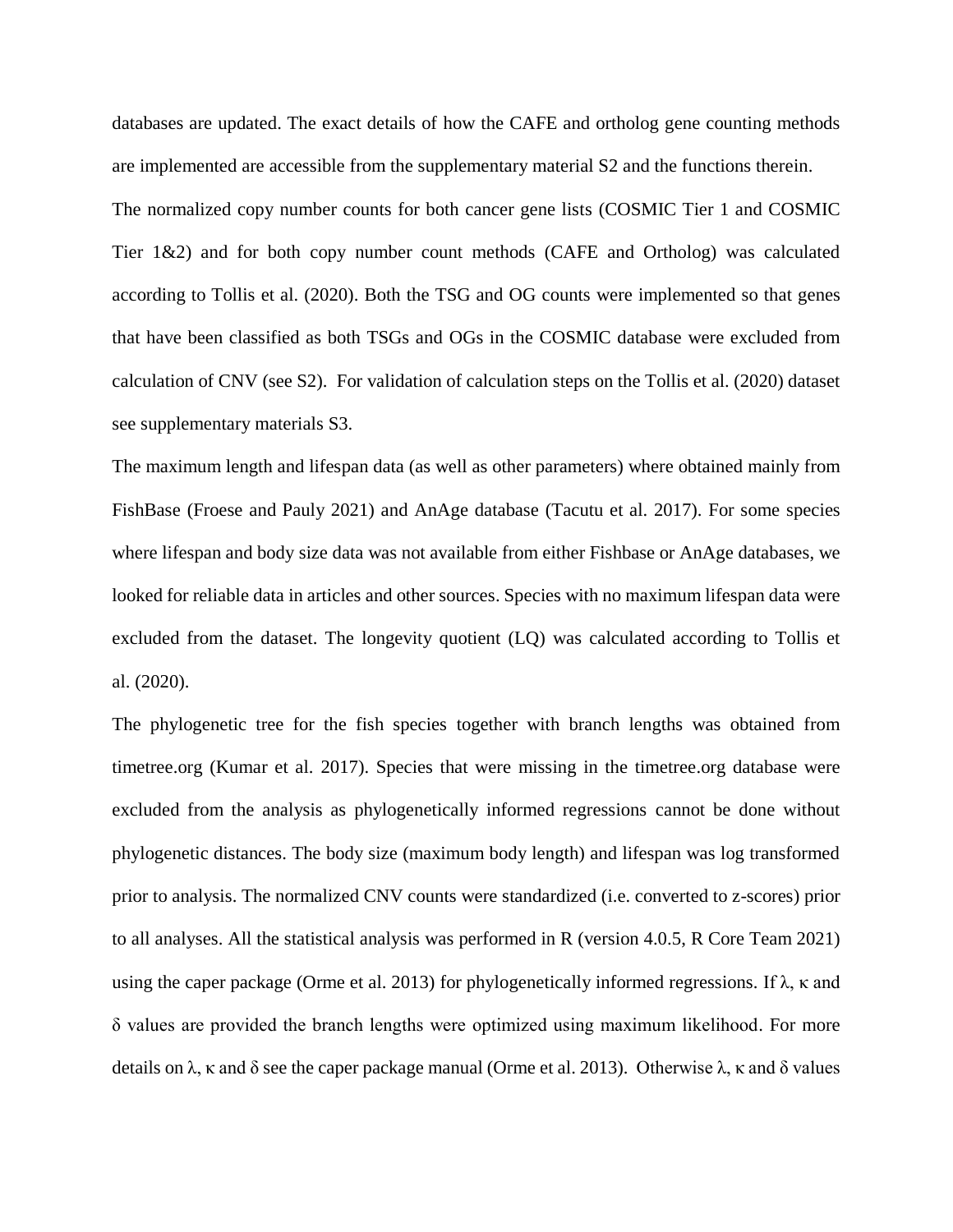were fixed at 1. Other used packages included base, utils, stats, (R Core Team 2021) ggplot2 (Wickham et al. 2016), ggtree (Yu 2020), tidytree (Yu 2021), biomaRt (Durinck et al. 2009), ape (Paradis and Schliep 2019), AnnotationDbi (Pagès et al. 2019), dagitty (Textor et al. 2016) and dependencies within those.

### **Results**

### **Lifespan vs longevity**

For 12 of the 65 fish species (*Actinopterygii*), we were unable to recover maximum lifespan data. For 25 we found this data from AnAge, for 12 from Fishbase and 10 from articles. The remaining data (9 species) is distributed between 5 different less reliable sources (see S6). For the 4 fishlike aquatic species (see S2 for clarification), 3 had age and size data available in Fishbase or AnAge. Nevertheless, from hereon we will present results on the full dataset whilst the results using only fish species from class *Actinopterygii* are presented in S5. When branch lengths were optimized using maximum likelihood, maximum lifespan was related to maximum body size (Figure 2). At fixed branch lengths the relationship holds only for data from reliable sources (see S5). This is true for average age as well (S5).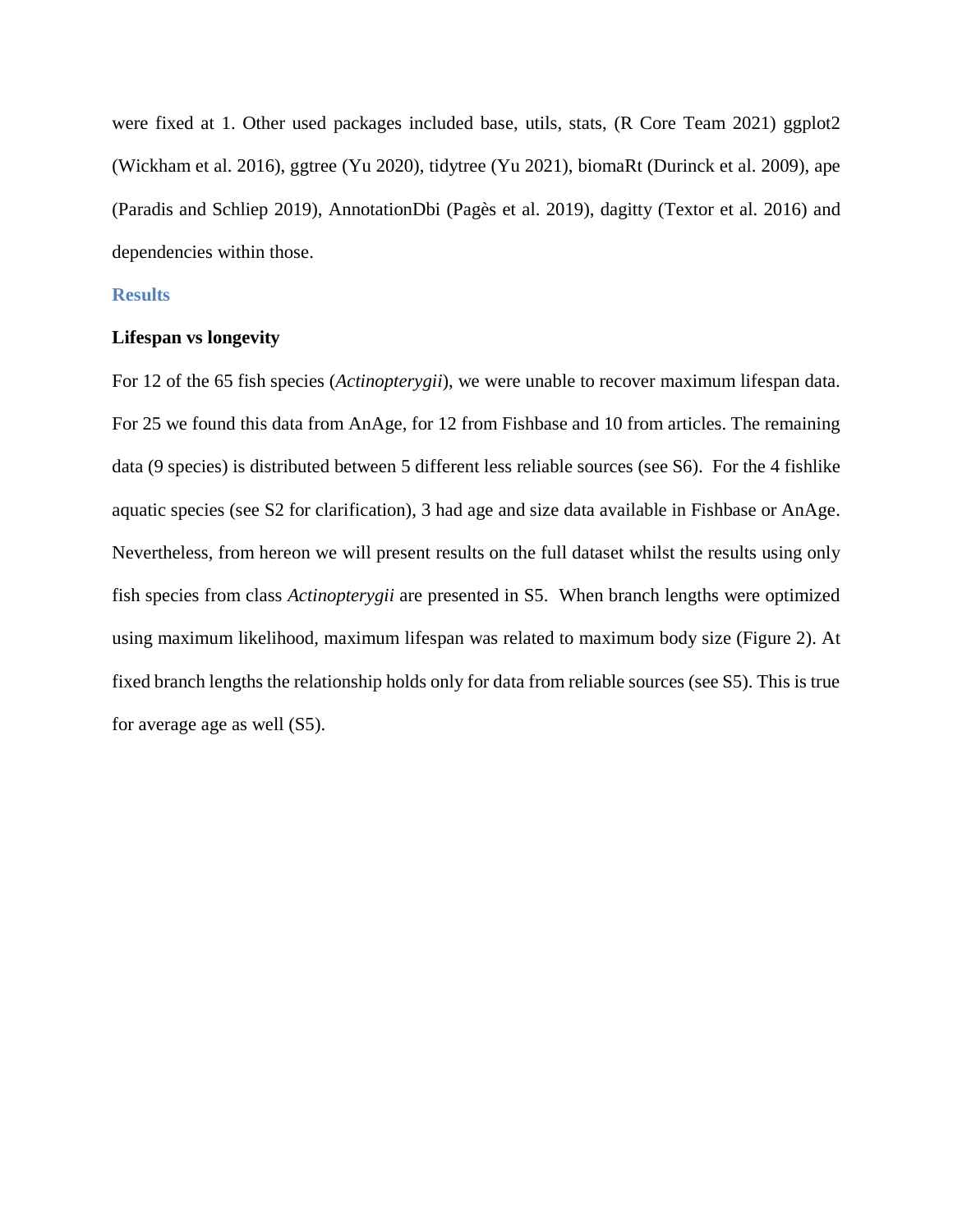

**Figure 2**. Linear regression between log transformed maximum body length and maximum lifespan. Each point in the plot represents a species. The line and the confidence intervals depicted in the plot come from standard linear regression, the values  $\mathbb{R}^2$ , p and N are from phylogenetically adjusted regression, where  $\lambda$ ,  $\kappa$  and  $\delta$  are optimized using maximum likelihood. Purple dots and associated silhouettes illustrate 5 species with highest tumor suppressor gene CNV to oncogene CNV ratio (*Latimeria chalumnae, Cyprinus carpio, Pygocentrus nattereri, Scleropages formosus, and Astyanax mexicanus*), orange dots 5 species with lowest ratio (*Salmo salar, Danio rerio, Hippocampus comes, Salmo trutta, Oryzias sinensis*) (only including species for whom the lifespan is known).

## **Human cancer gene duplications in fish genomes**

We queried 68 genome assemblies representing three clades, Actinopterygii (ray-finned fish, 65 species), Cyclostomata (jawless fish 3 species), and Sarcopterygii (fringe-finned fish, 1 species)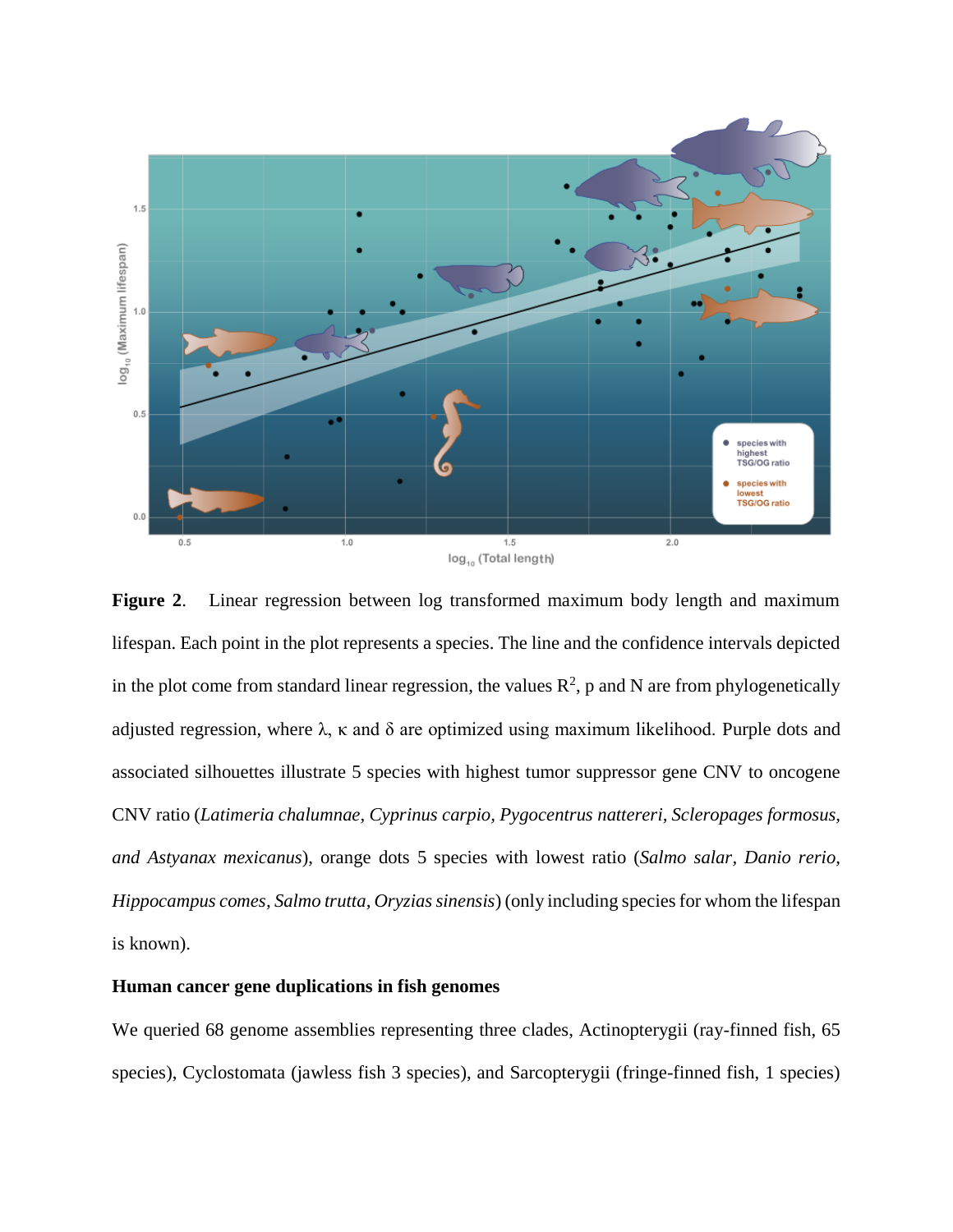(fig. 3) for 715 human cancer genes. Altogether the COSMIC list holds 243 pure TSGs, 243 pure OGs, 72 genes classified as both, 134 classified as pure fusion genes (i.e. genes resulting in cancer if translocated) and 31 genes as all (OGs, TSGs and fusions). We obtained normalized copy number counts for two cancer gene lists (COSMIC Tier 1 and COSMIC Tier 1&2, Tate et al. 2019), using copy number count methods that take into account the lineage information (CAFE, Herrero et al. 2016). As all species diverged from the lineage leading to humans at the same time point, we did not need to test for the potential systematic bias in our ability to identify human cancer genes in nonhuman genomes, as was done in the analogous comparative analysis of mammalian genomes (Tollis et al. 2020). From all queried human cancer genes, an average of 218  $(\pm 11$  SD) TSG and 192  $(\pm 12$  SD) OG orthologs were identified in these species using the CAFE approach and 170  $(\pm 31$  SD) TSG and 152  $(\pm 27$  SD) OG orthologs for the ortholog approach (see S2 for numbers for all subsets). The methodology of obtaining copy number counts in this paper provides similar results to the methodology of Tollis et al. (2020, see S3). In addition, the different COSMIC gene CNVs (TSGs, OGs etc.) correlate positively  $(R > 0.3)$  regardless of the method used to obtain copy number counts (CAFE vs ortholog) or subsets of cancer genes (COSMIC tier 1 vs COSMIC tier 1&2, see S5). However, the total number of species in the analysis is larger for CAFE as the ortholog approach failed to produce copy number counts for some species (S5).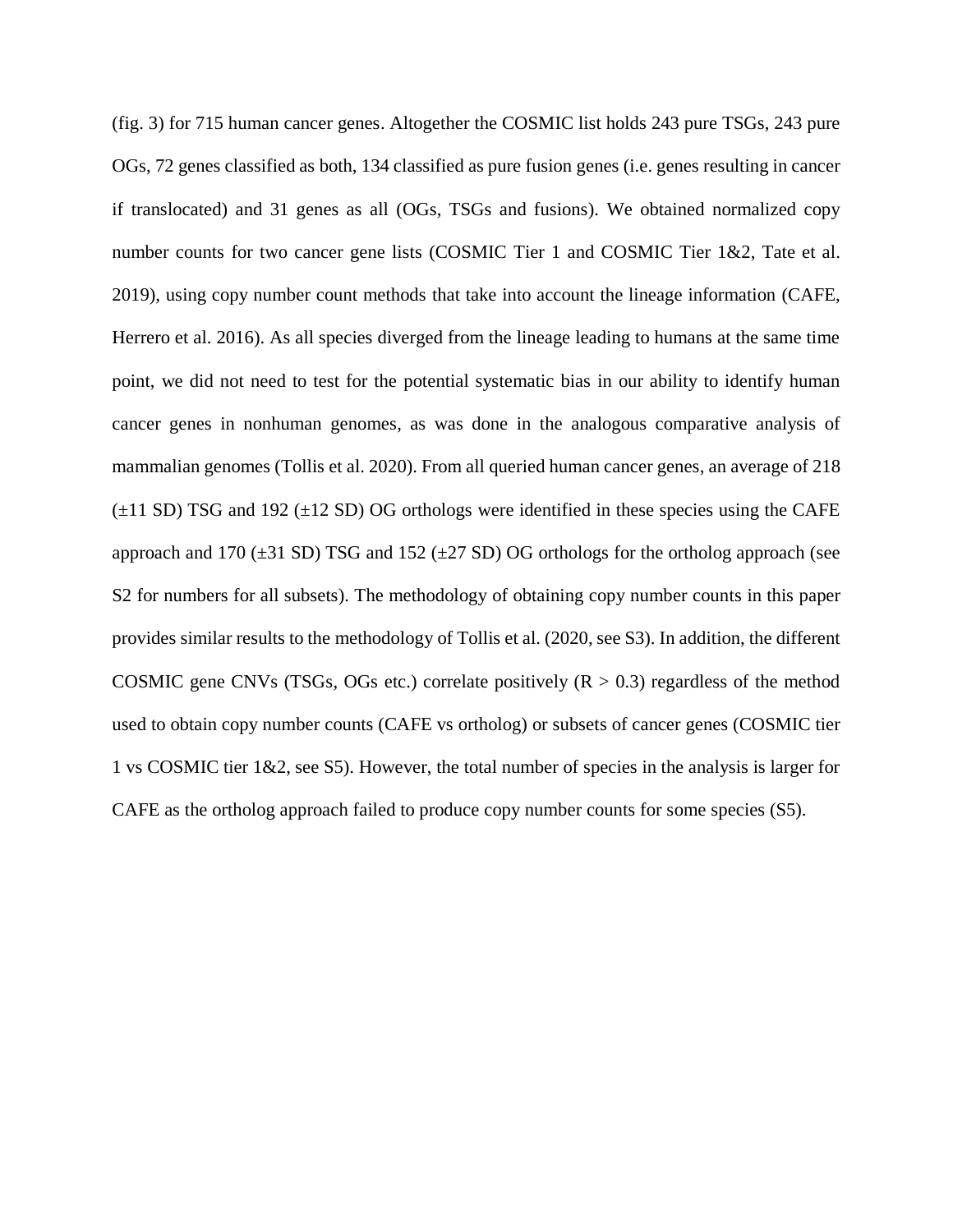

**Figure 3.** Linear regression between maximum lifespan and the normalized count of TSG, divided by the normalized count of OGs obtained from the CAFE approach and including only COSMIC Tier 1 genes. Each point in the plot represents a species in the dataset. The line and the confidence intervals depicted in the plot come from a log linked general linear model (i.e. not adjusted phylogenetically), the values  $\mathbb{R}^2$ , p and N are from phylogenetically adjusted linear regression where the maximum lifespan is log transformed. The  $\lambda$ ,  $\kappa$  and  $\delta$  values are fixed at 1.

#### **Tumour suppressor genes balance oncogenes**

We found a strong correlation between the number of TSGs (all TSGs, gatekeeper genes and caretaker genes) and the number of OGs in studied genomes (fig. 4). Phylogenetically adjusted regressions for all TSGs were  $R^2=0.93$ , p < 0.00001, for gate keepers  $R^2=0.93$ , p < 0.0001, and for caretakers  $R^2$ =0.43, p < 0.00001 (N=59 for all comparisons). All these results (and most of the results described in the next section) remained significant when we removed the two fish families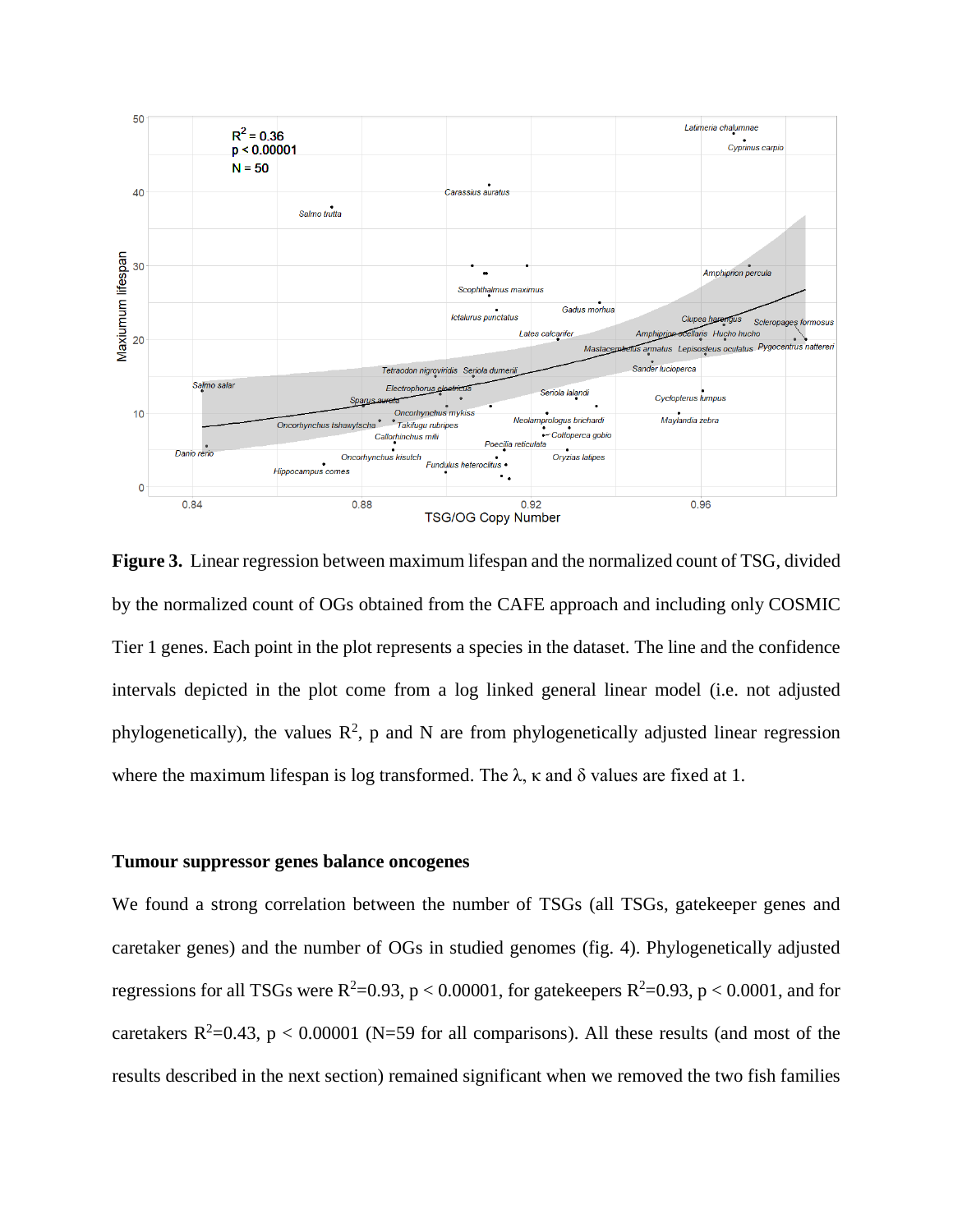with an extra round of whole genome duplications (*Salmonidae* and *Cyprinidae*, please see discussion for more information) from the analysis (see Supplementary materials 7 file for analysis results without these two families).



**Figure 4.** Linear regression between normalized copy number variations (CNV) of different subsets of TSGs (all TSGs, gatekeeper genes and caretaker genes) and OG CNV. The CNVs have been obtained using the CAFE approach and both COSMIC Tier 1 & 2 genes are included. Each point in the plot represents a species. The line and the confidence intervals depicted in the plot come from standard linear regression, the values  $R^2$ , p and N are from phylogenetically adjusted regression. The  $λ$ , κ and  $δ$  values are fixed at 1.

### **Tumour suppressor genes lengthen, oncogenes shorten lifespan**

The magnitude of lifespan is positively related to the total number of TSGs and negatively to total number of OGs irrespective of branch length optimization (Table 1, Figure 3), the inclusion or exclusion of body size, or low quality data points in the model (see S5). However, the relationship reveals itself only when both OG and TSG counts are included in the model. The same result, a masking relationship between TSG and OGs, also holds true for another measure of lifespan: the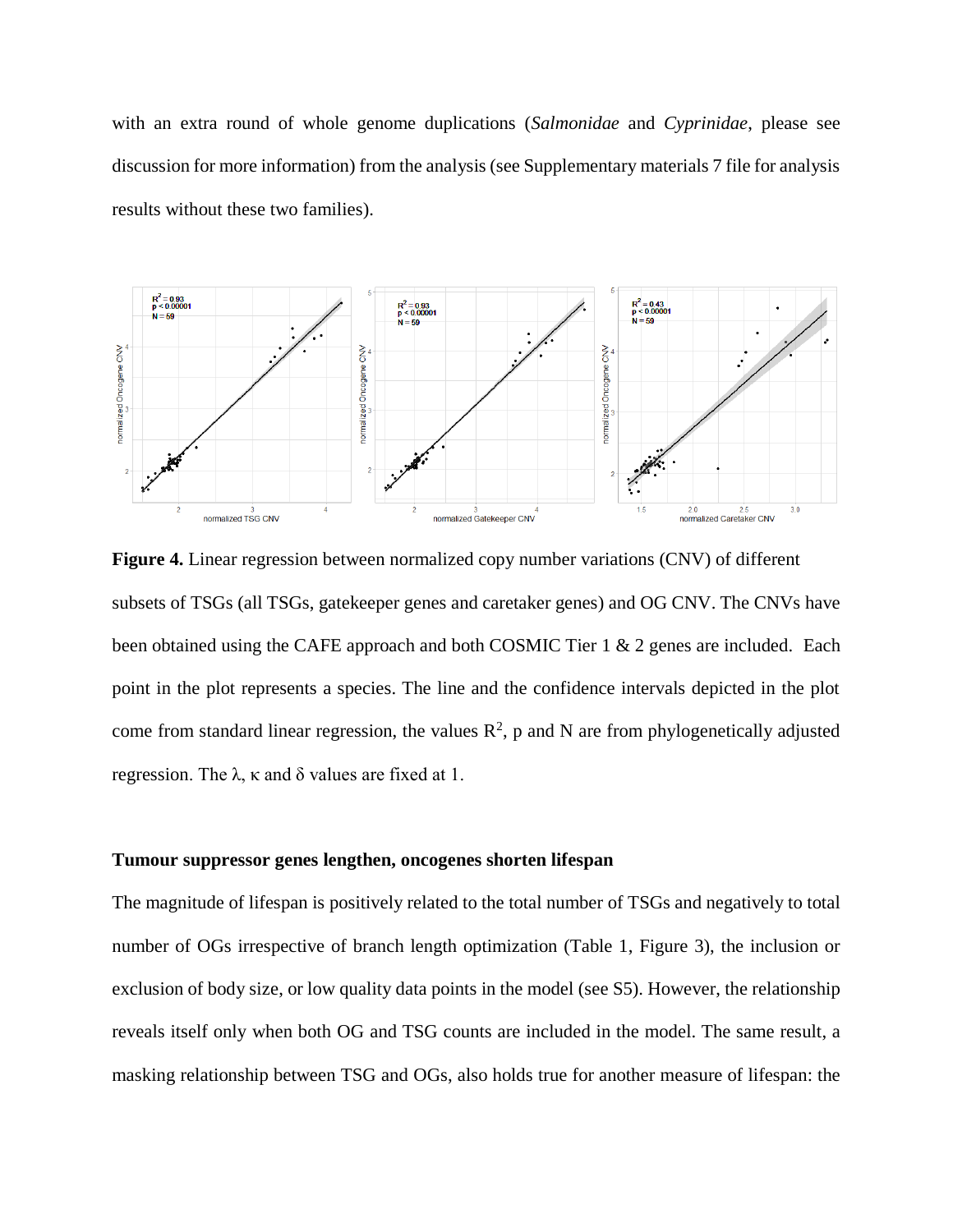longevity quotient (LQ) (see S5). To test if the same masked relationship is present in the mammalian dataset, we ran a comparable analysis with mammals. In the mammalian dataset, we could not reveal the masked relationship between lifespan and TSGs or OGs (see S4).

**Table 1.** Results from the phylogenetically adjusted regression with log maximum lifespan as the response variable. The predictors are body size (log maximum total length) and normalized TSG and OG copy number counts (CNV). The  $\lambda$ ,  $\kappa$  and  $\delta$  values are either fixed at 1 (left) or maximum likelihood optimized (right). The CNVs have been obtained using the CAFE approach and only COSMIC Tier 1 genes are included. All species are included (N=50).

|                | Fixed branch lengths |               |              |        | optimized using maximum likelihood |               |                 |          |
|----------------|----------------------|---------------|--------------|--------|------------------------------------|---------------|-----------------|----------|
|                | Estimate             | <b>SE</b>     | t            | p      | Estimate                           | <b>SE</b>     | t               | p        |
| (Intercept)    | 0.83                 | 0.65          | 1.27         | 0.21   | 0.44                               | 0.14          | 3.11            | 0.0033   |
| Body size      | 0.19                 | 0.16          | 1.23         | 0.22   | 0.36                               | 0.08          | 4.72            | < 0.0001 |
| <b>OG CNV</b>  | $-1.18$              | 0.34          | $-3.5$       | 0.001  | $-0.85$                            | 0.27          | $-3.08$         | 0.0035   |
| <b>TSG CNV</b> | 1.30                 | 0.34          | 3.88         | 0.0003 | 0.89                               | 0.28          | 3.21            | 0.0024   |
|                | $\kappa = 1$         | $\lambda = 1$ | $\delta = 1$ |        | $\kappa = 0.15$                    | $\lambda = 0$ | $\delta = 0.52$ |          |

# **Species-specific differences**

We found that many human cancer genes are indeed also duplicated in fish genomes. CNV varied between species, as did the ratio of TSGs/OGs (fig. 5). As expected, the species from the fish families that had undergone an extra round of whole genome duplication (*Salmonidae* and *Cyprinidae*) stand out as species with the highest copy numbers of TSGs and OGs. However, even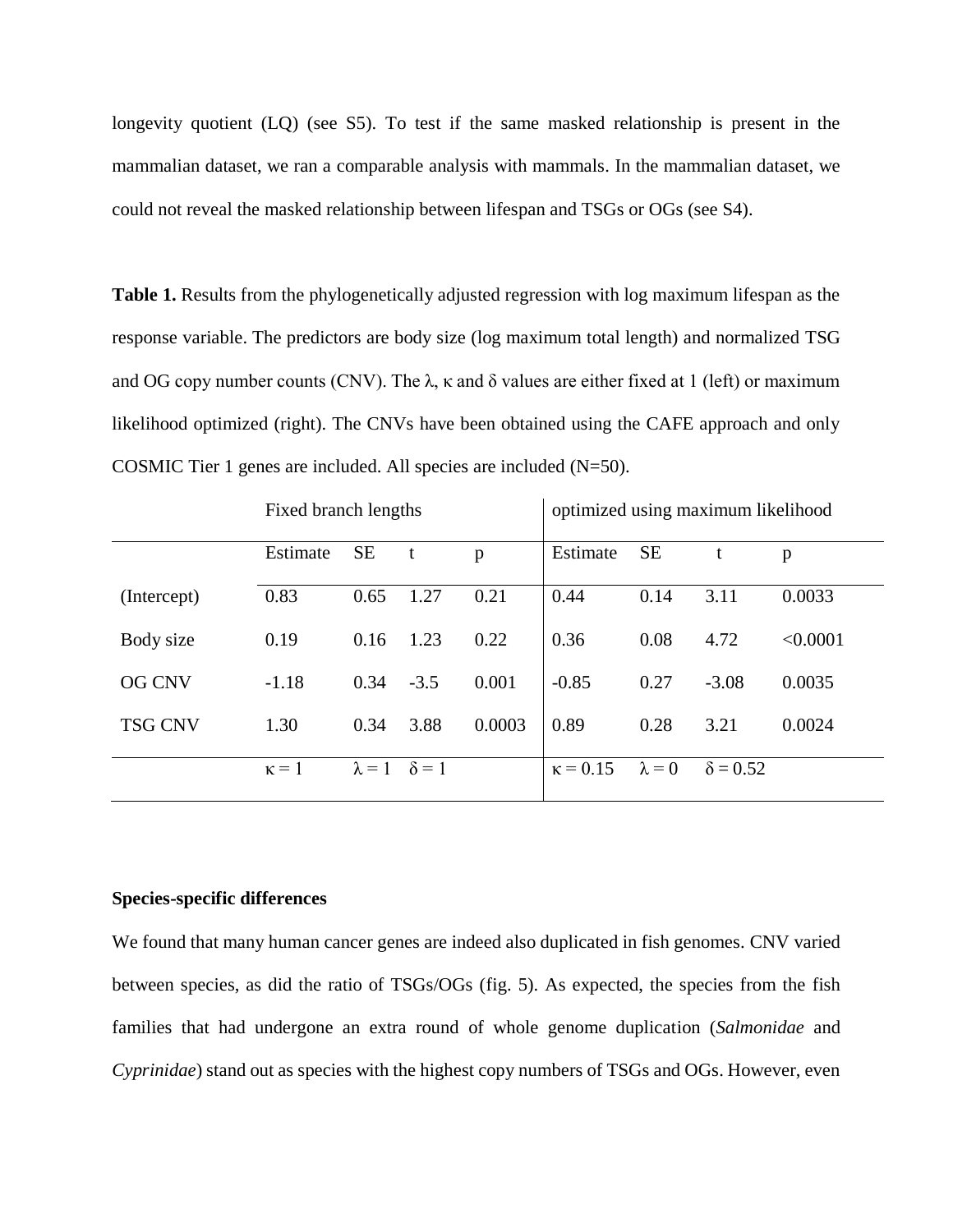within the fish species with smaller genomes, TSG and OG CNV ranges from 1.5 to 2.2. When looking separately at fish species outside the salmonid and cyprinid families, species with highest copy numbers of TSGs are two tropical fish, Asian arowana (*Scleropages formosus*) and mormyrid electric fish (*Paramormyrops kingsleyae*)*,* and one temperate fish, the ballan wrasse (*Labrus bergylta)* (based on COSMIC tier 1 gene list, which is more reliable in regards of links of genes with cancer compared to the full list). As TSG and OG copy numbers are correlated, we also calculated the TSG/OG ratio for all studied species (fig. 5), with the suggestion that species with the highest ratio invest more into cancer defences compared to species with the lowest ratio. Since this approach compensates for the whole genome duplication in two fish families, we can make comparisons across all studied species. According to this calculation, three species with the highest TSG/OG CNV ratio were blind cave tetra (*Astyanax mexicanus*, TSG/OG copy number ratio 1.017), Asian arowana (0.985), and the red-bellied piranha (*Pygocentrus nattereri,* 0.982). Three species with the lowest TSG/OG copy number ratio were zebrafish (0.843), Atlantic salmon (*Salmo salar*, 0.842), and reedfish (known also as ropefish, *Erpetoichthys calabaricus,* 0.837).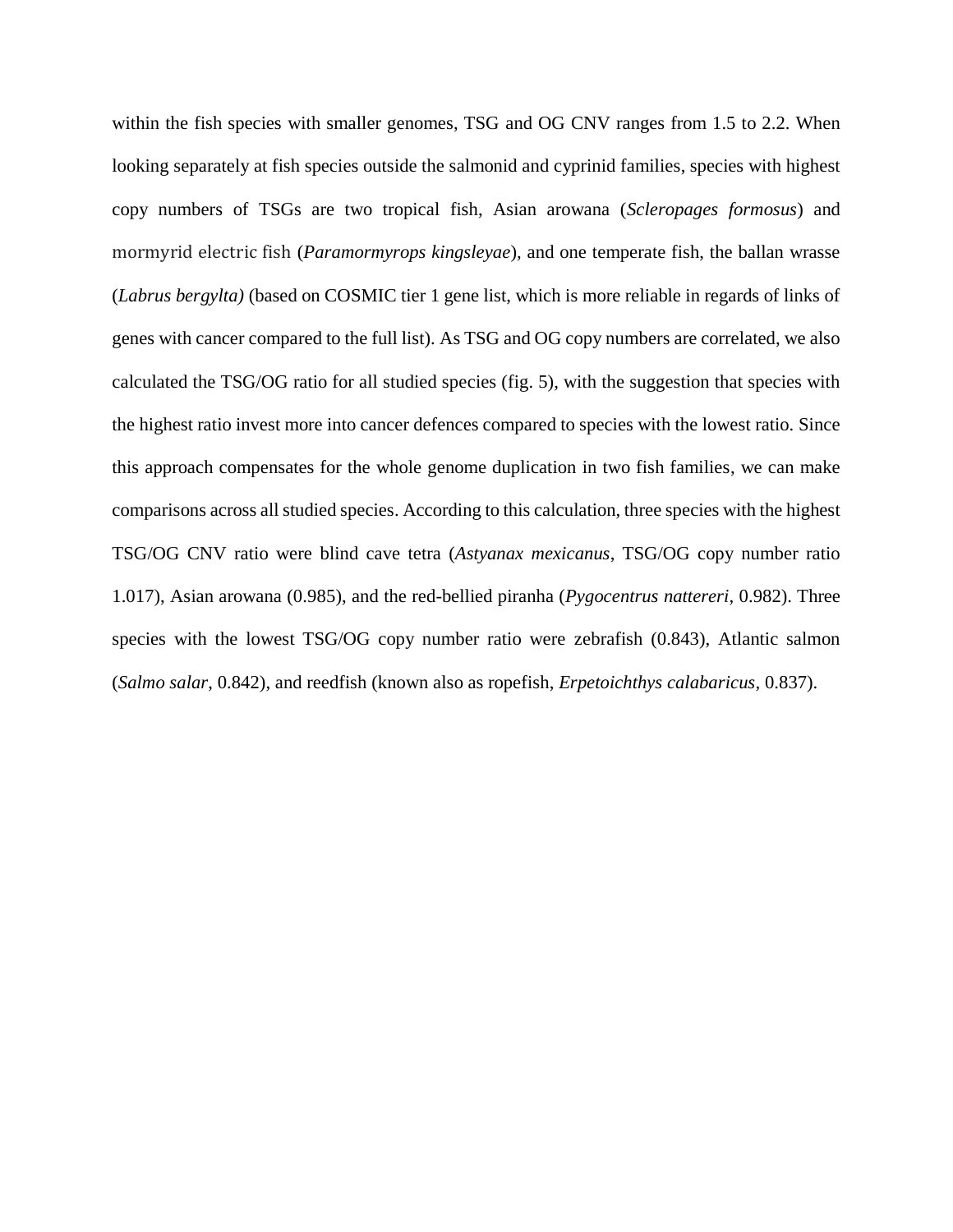

**Figure 5**. The species tree with branch lengths and counts for each species for normalized TSGs and OGs. TSGs/OGs is the ratio between normalized TSG counts and normalized OG counts.

## **Discussion**

To date, comparative studies that have analysed cancer-related gene duplications have been done on mammalian genomes (Tollis et al. 2020; Tejada-Martinez et al. 2021; Vazquez and Lynch 2021) and have suggested a link between lifespan and tumour suppressor gene copy numbers. Focusing on a phylogenetically older and genetically more diverse class of vertebrates could provide a control for the generalizability of the detected patterns but can also reveal patterns and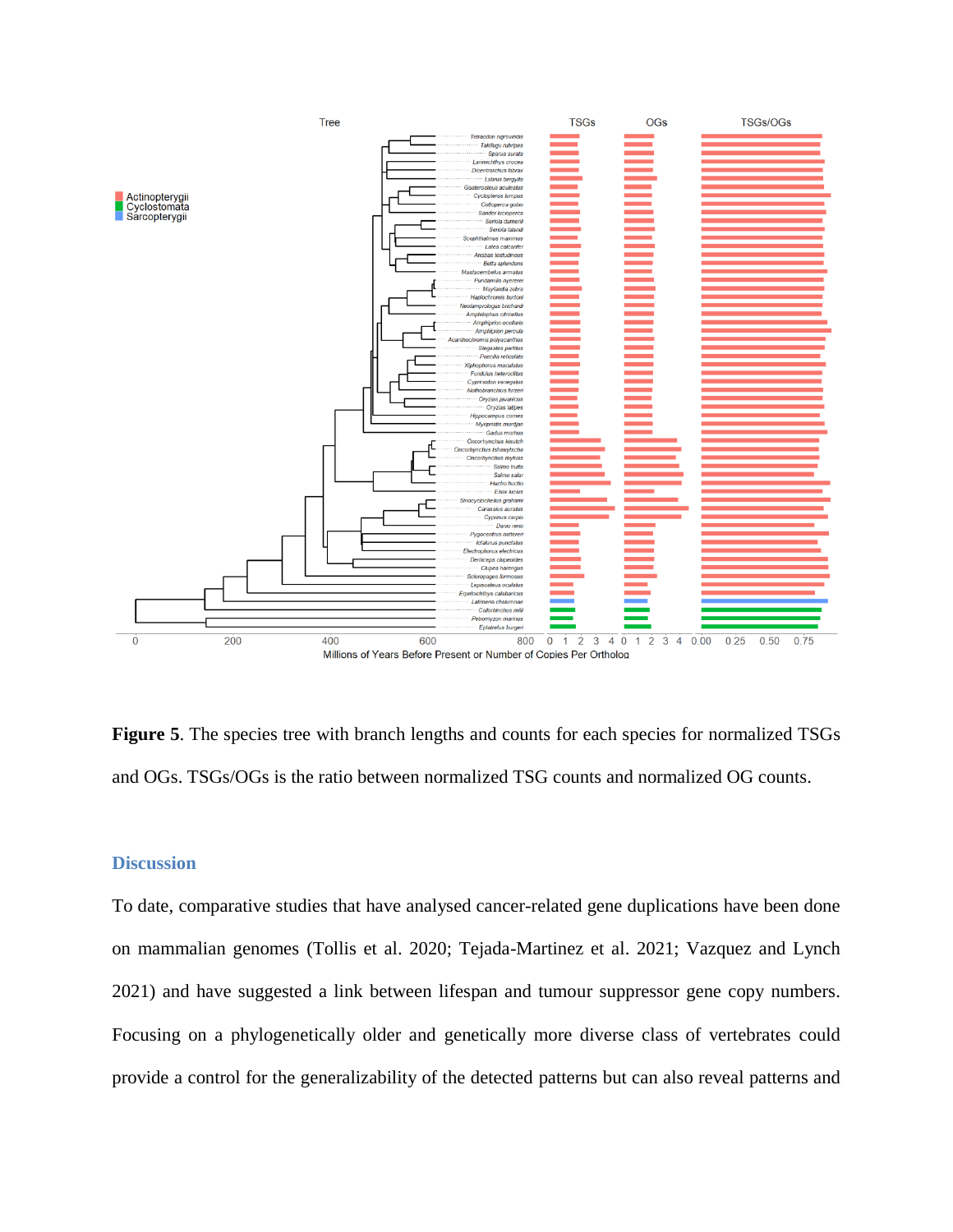trade-offs that are not present in mammalian genomes. Here, we have provided the first comprehensive survey of cancer-related gene duplications across the fish radiation, incorporating 715 human cancer genes with known orthologues in the genomes of 68 species.

Whilst reading the following discussion of the results, it is important to keep in mind that the dataset behind the analysis is far from perfect. We are using the best available database of known cancer genes, but since studies on wildlife cancer are still in their infancy, using a human database is the only available option for understanding the link between cancer related genes and species' life history. Since proto-oncogenes and TSGs are generally phylogenetically old, some of them dating back to the emergence of multicellularity (Lodish et al. 2000, Makashov et al. 2019), it is reasonable to make this link with the human database in the absence of a more taxonomically wide database. However, we hope that future studies of wildlife cancer and genomics will soon result in a novel "wildlife COSMIC" database in which the analyses described here could be verified. Until it has been experimentally verified that human cancer genes in this study share the same function in other species, our results must be taken with caution. It is important to note that it is likely there are other fish-specific pathways for tumour suppression in addition to those causally linked to human cancers, which we will miss in our current analysis. However, compared to previously published studies in mammals using the same human-centred approach, our study benefits from the fact that the evolutionary distance from humans should not play a role in our comparative analysis on fish. As a novel approach, we used the Ensembl orthology database and the Ensembl CAFE to calculate the gene copy numbers across species. Unfortunately, although the Ensembl database is considered of good quality, it is still missing a substantial number of species that already have a sequenced genome available. We cannot exclude the possibility that adding other aquatic vertebrate species to our dataset would have a significant effect on the results.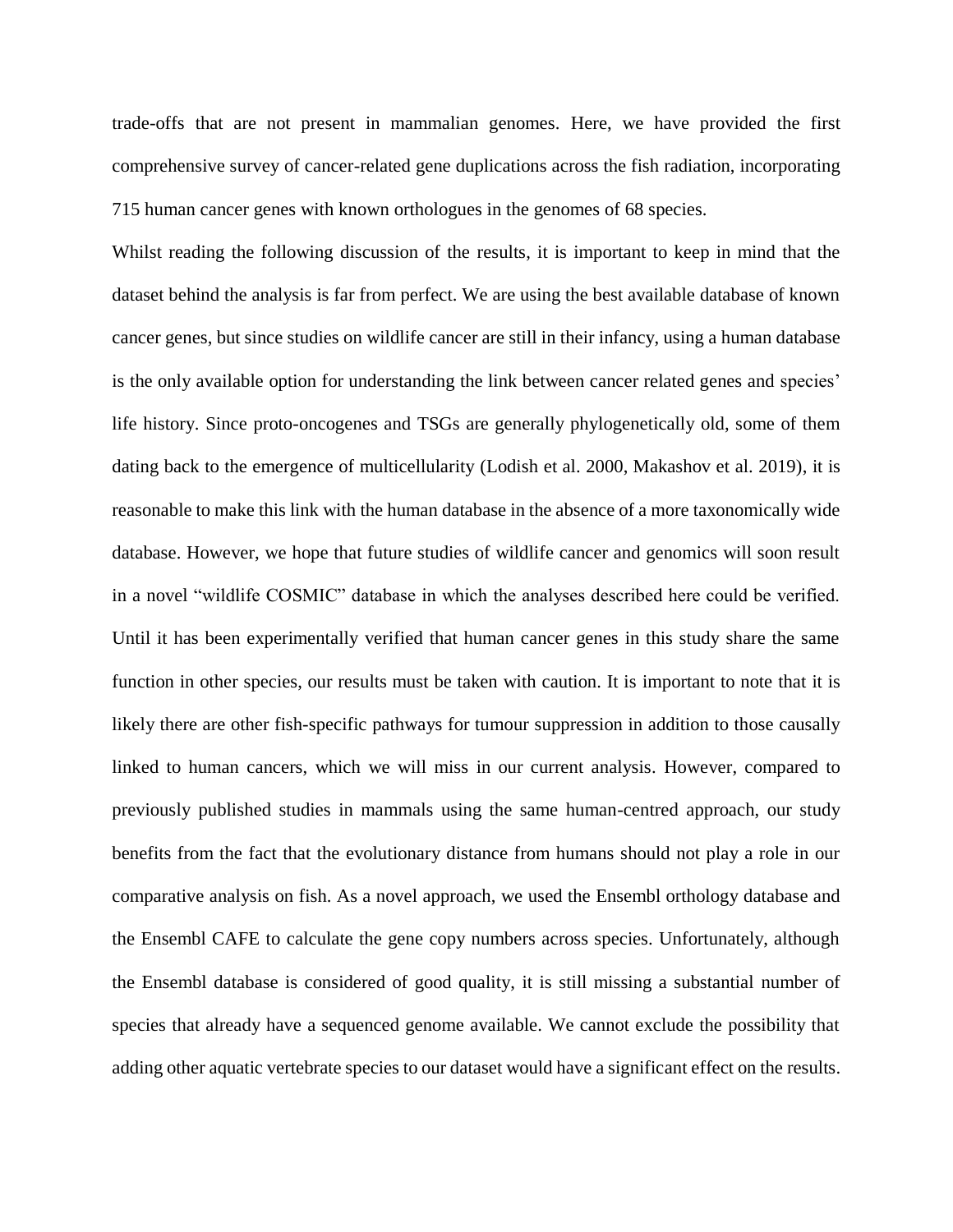Both TSGs and OGs predict lifespan in fish. Interestingly, the results suggest the existence of a masked relationship between TSGs and OGs. The correlations of both OG CNV and TSG CNV are not detectable when correlated with the maximum expected lifespan individually. However, when both are included in the model, both have a significant effect in predicting lifespan. We are fully aware that some fields teach that correlated predictors should not be included into a model. However, this should not be an issue for two reasons: firstly, pairwise associations are not a problem (McElreath, 2020) under our assumption that there are genomic constraints keeping the genome in balance and, secondly, the relationship holds for the TSG/OG ratio (Figure 3) and is insensitive to inclusion or exclusion of various subsets of species. As the directions are opposite (more OGs reduce and more TSGs increase lifespan), the effect is observable only when both are included within the model, further highlighting the existence of a masked relationship. A higher number of copies of TSGs has a positive effect on lifespan, whilst a higher number of copies of OGs has a negative effect on lifespan. This suggests that in order to achieve a longer lifespan, species must compensate for the number of cellular growth inducing proto-oncogenes through increasing the number of copies of TSGs. In a previous comparative analysis with mammalian species, both the copy numbers of both TSGs and OGs were found to be positively correlated with longevity, a result that the authors found somewhat paradoxical (Tollis et al. 2020). Our results suggest that a high number of (proto-)oncogene copies can indeed shorten lifespan and needs to be compensated for with a higher number of TSG copies. A correlation between TSG and OG copy number was found for both mammals (Tollis et al. 2020) and fish, supporting this conclusion. In the mammalian dataset, it is possible that the compensatory mechanism, causing a strong correlation between TSGs and OGs, hid the negative effect of OGs on lifespan. In our analysis using the same dataset as Tollis et al. (2020), we could also not reveal this masked relationship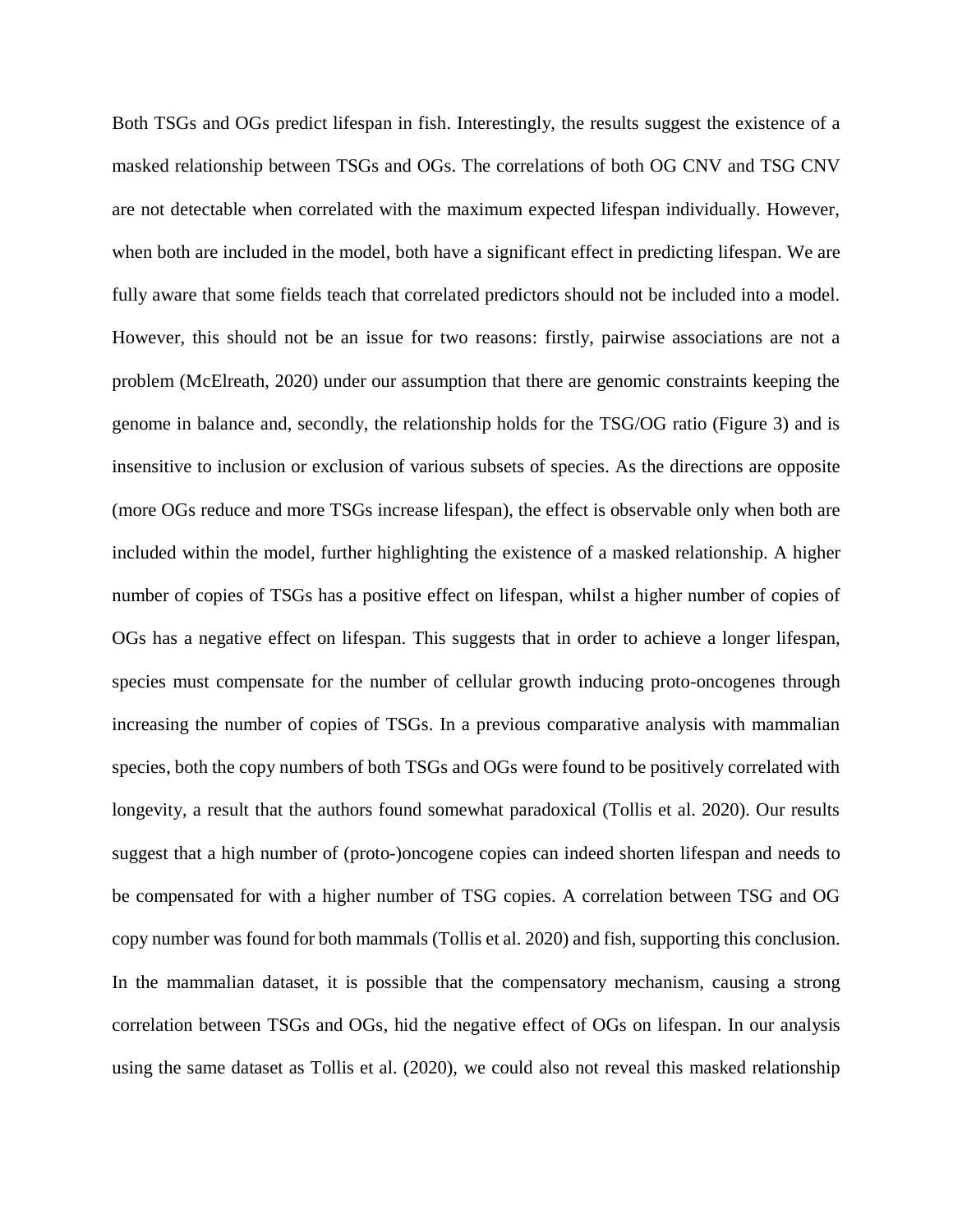between lifespan and TSGs or OGs. As the supplementary material S3 indicates, the CAFE and ortholog computational methods provide somewhat different CNV estimates. It is possible that Ensembl CAFE approach of calculating the gene gains and losses is also superior to the approach of Tollis et al. (2020) as it takes into account the phylogenetic tree of animals in CNV calculation. It is interesting to note that if we only kept mammal species with a genome assembly available in Ensembl (having a genome in Ensembl may be considered as having a genome of rather good quality), we were able to indeed demonstrate the same masked relationship (TSGs lengthen and OGs shorten lifespan if both are in the model together) in mammals that we discovered in the fish dataset. One possible explanation why the masked relationship does not hold as strongly for mammals compared to fish is the relatively small phylogenetic distance between different mammal species, compared to the distance differences within fish species. It might be that such a relationship emerges only on a larger phylogenetic scale. Another possible explanation is that the cancer genes that have an ortholog in fish are the most conserved and/or more important in terms of lifespan. Accordingly, we could speculate that the masked relationship only reveals itself in the fish and not in the mammal dataset, as other less relevant and perhaps evolutionary more novel, cancer-related genes are included.

Similarly to mammals and birds (where a strong correlation exists between lifespan and body mass, Healy et al. 2014), fish that live longer generally have longer bodies. As in other vertebrate classes, some species of fish live longer than expected for their body size, and some live shorter lives compared to other species in similar size. TSGs and OGs might be part of the story behind this variation, keeping in mind that it is mostly ecological selection pressures that have shaped lifespans of species over evolutionary time (Healy et al. 2014). We did not find a strong relationship between body size and TSG or OG copy numbers in our study. Species that grow larger tend to have slightly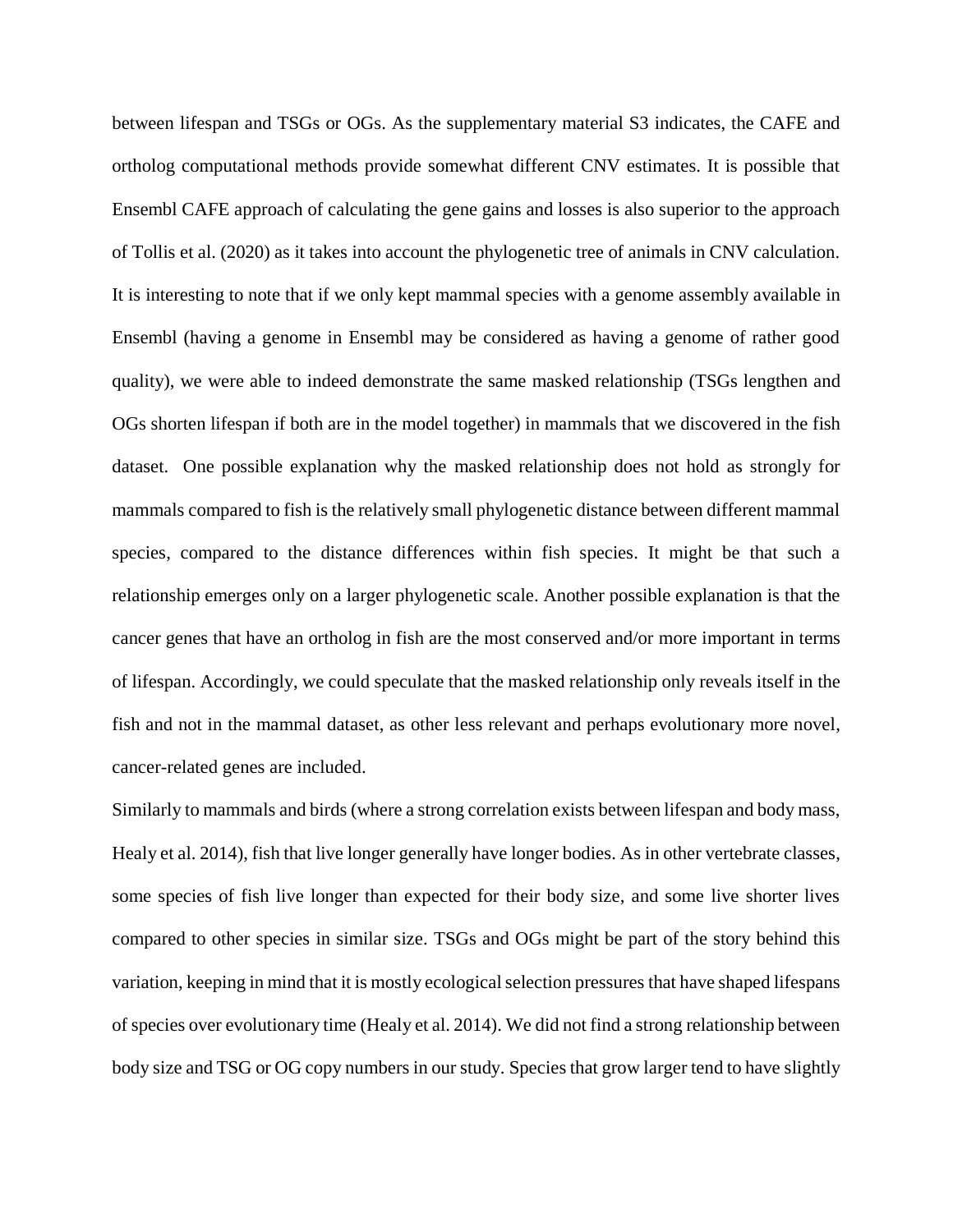more copies of TSGs and OGs (Fig 11 in S5), but this trend is weak, and in the case of OGs, nonsignificant. Indeed, there are other adaptive roles for proto-OGs in addition to growth, e.g., cellular maintenance and survival (Creek et al. 2018). Whilst the positive association between TSG copy numbers and body length is expected, it was also not found in the similar comparative analysis of mammals (Tollis et al. 2020). Although it is known that within species, cancer risk increases with body size (Nunney 2018), this relationship does not seem to hold on the between-species level, potentially because of the upregulation of cancer defense mechanisms (Caulin and Maley 2011). We do not yet have good cancer prevalence data for most fish species, so it is still early to make conclusions about the so-called Peto's paradox (no increase in cancer prevalence with increased body size, Peto et al. 1975) in fish, but our results suggest that it is certainly a promising future research direction. Indeed, as fish grow throughout their life, it is logical to assume that defence mechanisms against the cost of growth (e.g. potentially increased cancer risk) are even more pronounced in this vertebrate class compared to classes with finite growth.

Species that have most cancer gene duplications in our study are the species that have gone through more rounds of whole genome duplications. Whilst all teleost fish have gone through three rounds of whole-genome duplication (WGD), a fourth round of duplication has taken place in salmonids (the salmonid-specific autotetraploidization event), which occurred in the common ancestor of salmonids ~100 Mya (Lien et al. 2016). Whilst only one autotetraploidization event has occurred in the common ancestor of salmonids, polyploidization has evolved independently on multiple occasions in Cyprinids, a large fish family including for example species like common carp (*Cyprinus carpio*) and goldfish (*Carassius sp.*) (Xu et al. 2019). When we exclude these two families, the species with the highest number of TSG copies are two tropical species, Asian arowana and mormyrid electric fish*,* and one temperate fish, the ballan wrasse (based on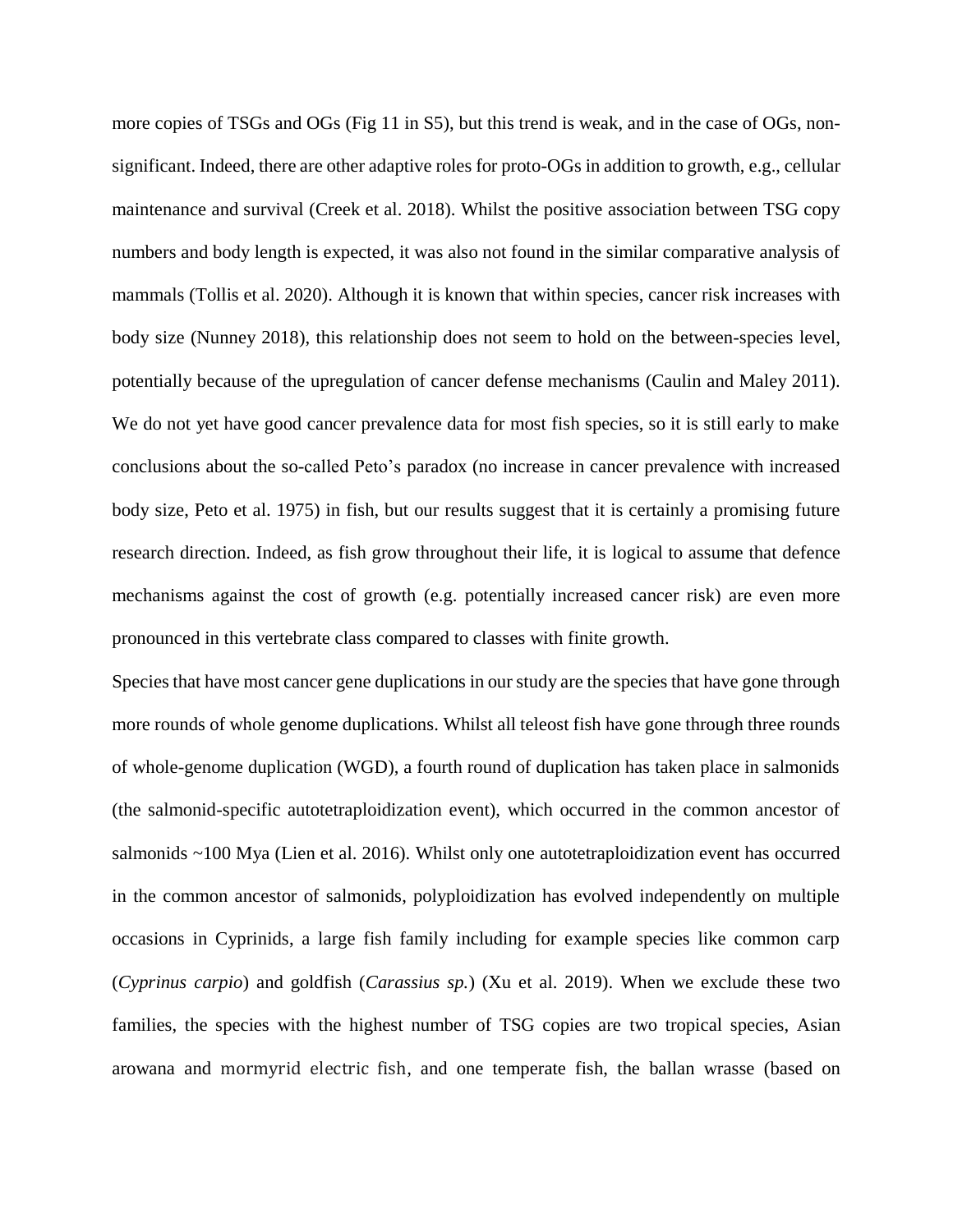COSMIC tier 1 gene list, which is more reliable in regards of links of genes with cancer compared to the full list). All these species stand out, as they have been selected among the few fish species for which the genome has been sequenced. For example, the genome of the mormyrid was sequenced in order to understand the evolution and development of electric organs, and to identify candidate housekeeping genes related to electrogenesis (Gallant et al. 2017). We could speculate that these are the fish with strongest tumour suppression systems, similarly to elephants (*Loxodonta Africana*), naked mole rats (*Heterocephalus glaber)*, two-toed sloth (*Choloepus hoffmanni*) and nine-banded armadillos (*Dasypus novemcinctus*) in mammalian class (Tollis et al. 2020).

However, as we can see that TSG and OG copy numbers are correlated, we suggest that looking at TSG copy numbers in relation to OG copy numbers might be more informative in terms of cancer resistance and cancer susceptibility. This approach also allows the inclusion of salmonids and cyprinids in the discussion. Blind cave tetra is the species with the highest TSG/OG ratio in our dataset. This species has undergone a recent rapid evolutionary change, dividing into two subspecies, one that lives in total and permanent darkness and lacks eyes and pigmentation, the other an "ancestral" multi-coloured tropical freshwater fish. With cave colonization, this species has undergone strong selective pressure and extreme morphological evolution and can be used to understand the evolution of specific traits and genetic mechanisms that support rapid habitat-based evolutionary change (Torres-Paz et al. 2018). Whether stronger tumour suppression is one of these traits remains to be studied. Next in line is the Asian arowana, who is still among the top three, in absolute TSG copy numbers as well as TSG/OG copy number ratio. This endangered and highly valued ornamental species stands out among fish due to its late sexual maturation and unusually high level of parental care (Scott and Fuller 1976). High tumour resistance could therefore be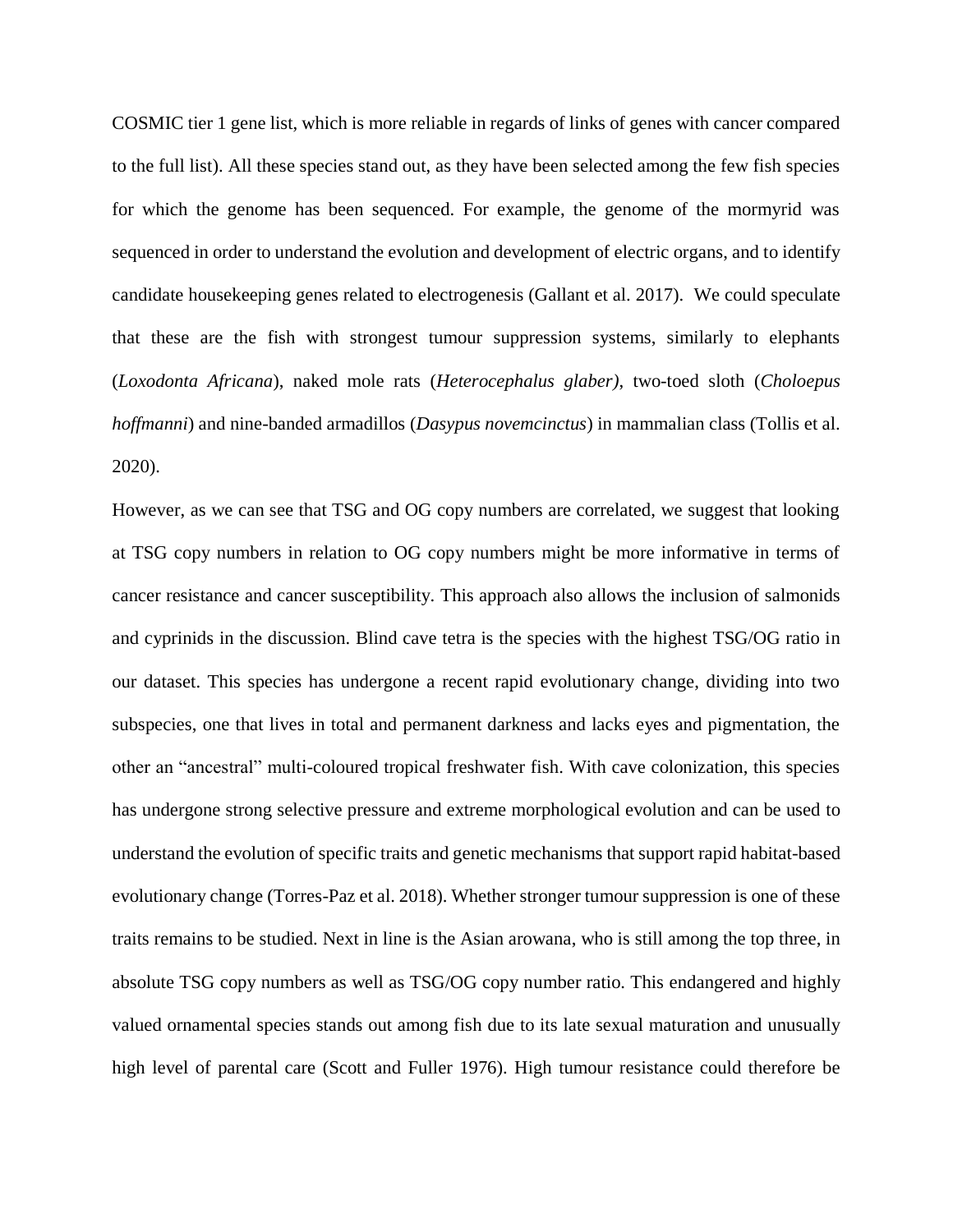considered as a trait related to slow life history (Boddy et al. 2020). The last of the three species with highest TSG/OG ratio is red-bellied piranha, another fish species for whom parental care has been described (Queiroz et al. 2010).

Three species with the lowest TSG/OG copy number ratio were zebrafish, Atlantic salmon, and reedfish. Zebrafish has become one of the most common model organisms in cancer research in recent decades, due to rapid development, ease of care, similarity of tumourigenesis to humans, and its well-studied genome (Stoletov and Klemke 2008). If the fast life-history of zebrafish is linked to higher cancer susceptibility, zebrafish might be a model organism that is more similar to mice than to humans in terms of the evolution of tumour suppression mechanisms. In addition to the Atlantic salmon, several other salmon species tend to have low TSG/OG ratio. We could speculate that this is also related to life history, as several salmon species are semelparous, breeding only once in their life. Reproduction in semelparous species can lead to rapid severe pathology known as reproductive death by various mechanisms, due to very high levels of reproductive effort and drastically lowered investment in self-maintenance (Gems et al. 2021). Reduced tumour suppression could be one part of this strategy of low self-maintenance investment and prioritisation of growth/reproduction. The species with the lowest TSG/OG ratio in our dataset was reedfish, a facultative air-breather with an elongated body and the ability to move in both aquatic and terrestrial environments (Sacca and Burggren 1982). It might be assumed that adaptation to two very different environments would also require strong tumour suppression mechanisms, but that does not appear to be the case for reedfish. Based on this finding, we could speculate that switching between terrestrial and aquatic environments, and various levels of oxygen, could be an environmental factor that suppresses oncogenic processes, rather than induces them. Indeed, in humans, it has been shown that a change in oxygen pressure (hyperbaric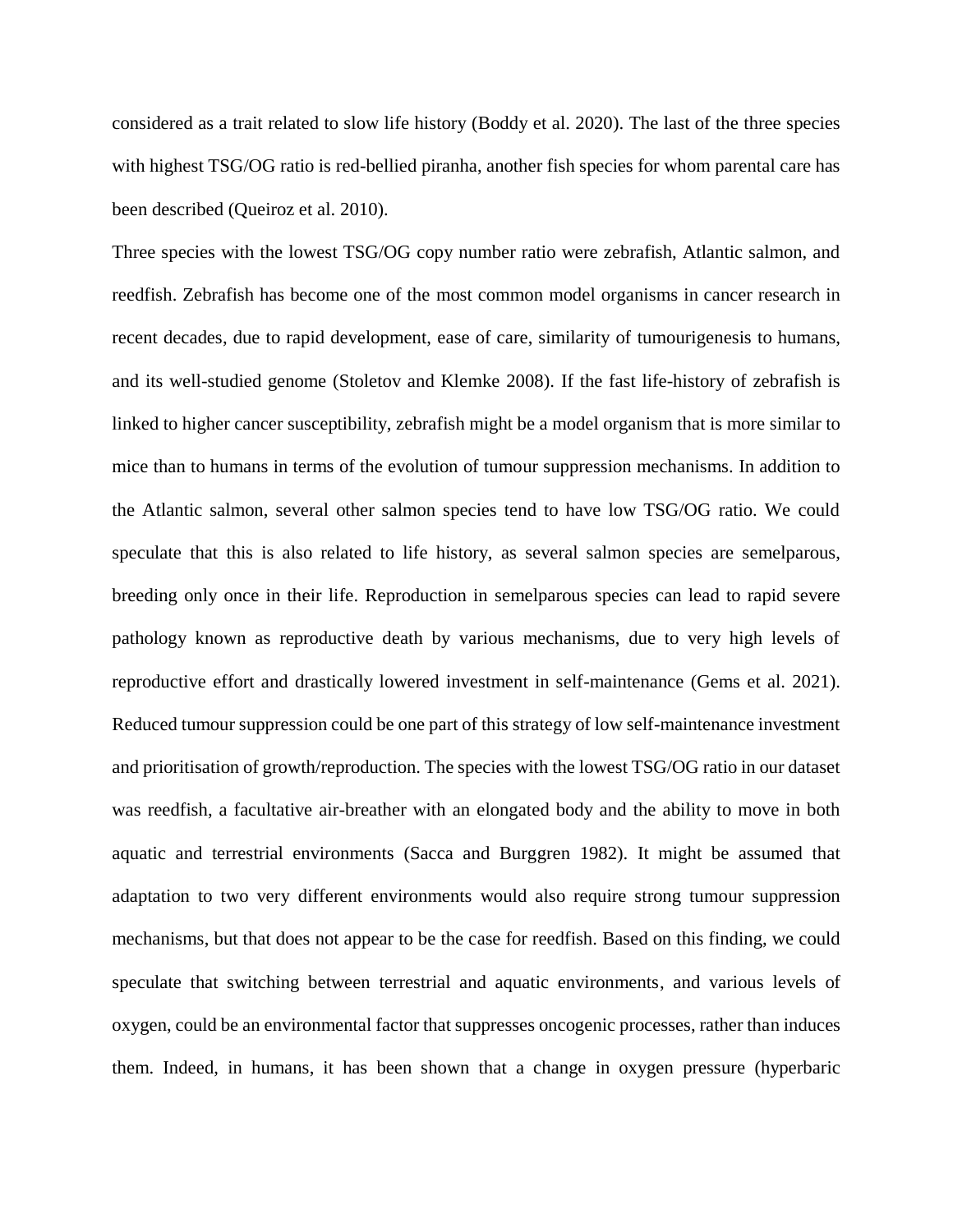oxygenation) could inhibit tumour cell proliferation (Granowitz et al. 2005). Whether reedfish are indeed better protected against cancer due to changes in oxygen pressures, therefore being able to afford lower investment in genome-based tumour suppression mechanisms, remains to be studied. Whilst this field of research is still in its infancy - the number of fish species that have been sequenced is still small, and the link between gene copy numbers and cancer is based on human data – it already shows great promise in providing a better understanding of the evolution of tumour suppression mechanisms. From the life-history perspective, we can suggest that fish species with slow life-history might exhibit stronger genomic defences against oncogenic processes, whereas fish with semelparous mating systems could be less protected against cancer. This finding might also have applications in conservation, as it might be possible to predict which species could be more vulnerable to oncogenic environmental change (e.g. oncogenic pollution exposure (Baines et al. 2021)). In conclusion, we were able to demonstrate a masked relationship with CNV and maximum lifespan in fish species and can suggest that a higher TSG count is probably behind the increased lifespan in some species. This masked relationship only reveals itself in fish data, similar comparative analysis in mammals did not support this finding, which indicates that studying different wild animal groups could provide complementary information about the evolution of tumour suppression. As fish are evolutionarily older and more diverse group compared to mammals, it is intriguing to suggest that fish studies could be a yet largely unexplored treasure trove for understanding the evolution and ecology of cancer. This field of research is a two-way street: it could provide novel insights into the study of cancer and tumour suppression, but also to the study of fish evolution, life-histories, and ecology.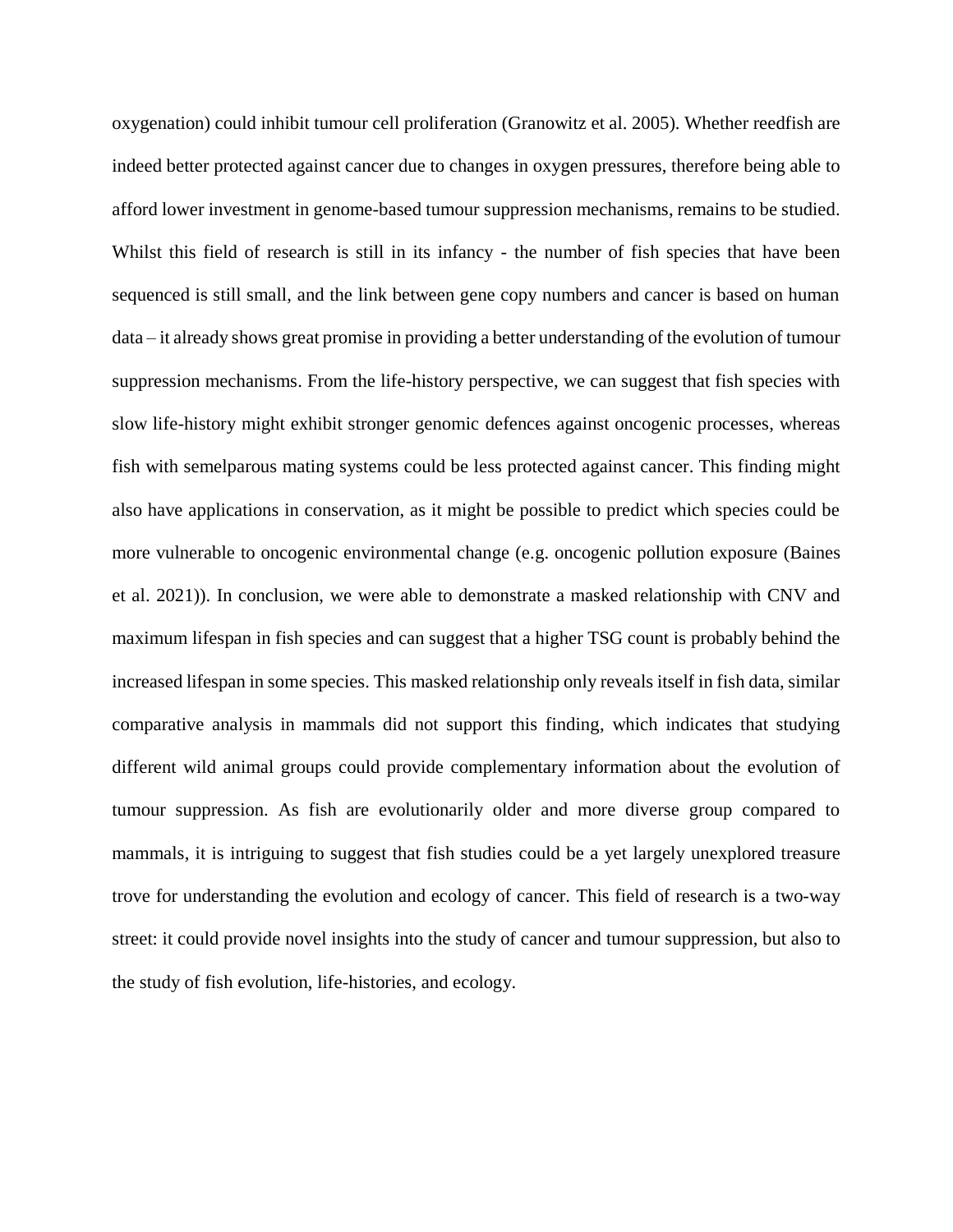### **References**

Abegglen LM, Caulin AF, Chan A, Lee K, Robinson R, Campbell MS, Kiso WK, Schmitt DL, Waddell PJ, Bhaskara S, et al. 2015. Potential Mechanisms for Cancer Resistance in Elephants and Comparative Cellular Response to DNA Damage in Humans. *JAMA* 314:1850–1860. Baines C, Lerebours A, Thomas F, Fort J, Kreitsberg R, Gentes S, Meitern R, Saks L, Ujvari B, Giraudeau M, et al. 2021. Linking pollution and cancer in aquatic environments: A review.

*Environ. Int.* 149:106391.

Boddy AM, Harrison TM, Abegglen LM. 2020. Comparative Oncology: New Insights into an Ancient Disease. *iScience* 23:101373.

Buchmann K. 2014. Evolution of innate immunity: Clues from invertebrates via fish to mammals. *Front. Immunol.* 5:459.

Caulin AF, Maley CC. 2011. Peto's Paradox: evolution's prescription for cancer prevention. *Trends Ecol. Evol.* 26:175–182.

Chial H. 2008. Proto-oncogenes to Oncogenes to Cancer | Learn Science at Scitable. *Nat. Educ.* 1:33.

Creek AEP, Sánchez EB, Esteris YDC. 2018. The ecological and evolutionary meaning of cancer. *MOJ Anat. Physiol.* 5:401-407

Croce CM. 2009. Oncogenes and Cancer. *N. Engl. J. Med.* 358:502–511.

De Bie T, Cristianini N, Demuth JP, Hahn MW, Leuven KU. 2006. CAFE: a computational tool for the study of gene family evolution. *Bioinformatics.* 22:1269–1271.

Durinck S, Spellman PT, Birney E, Huber W. 2009. Mapping identifiers for the integration of genomic datasets with the R/Bioconductor package biomaRt. *Nat. Protoc.* 4:1184–1191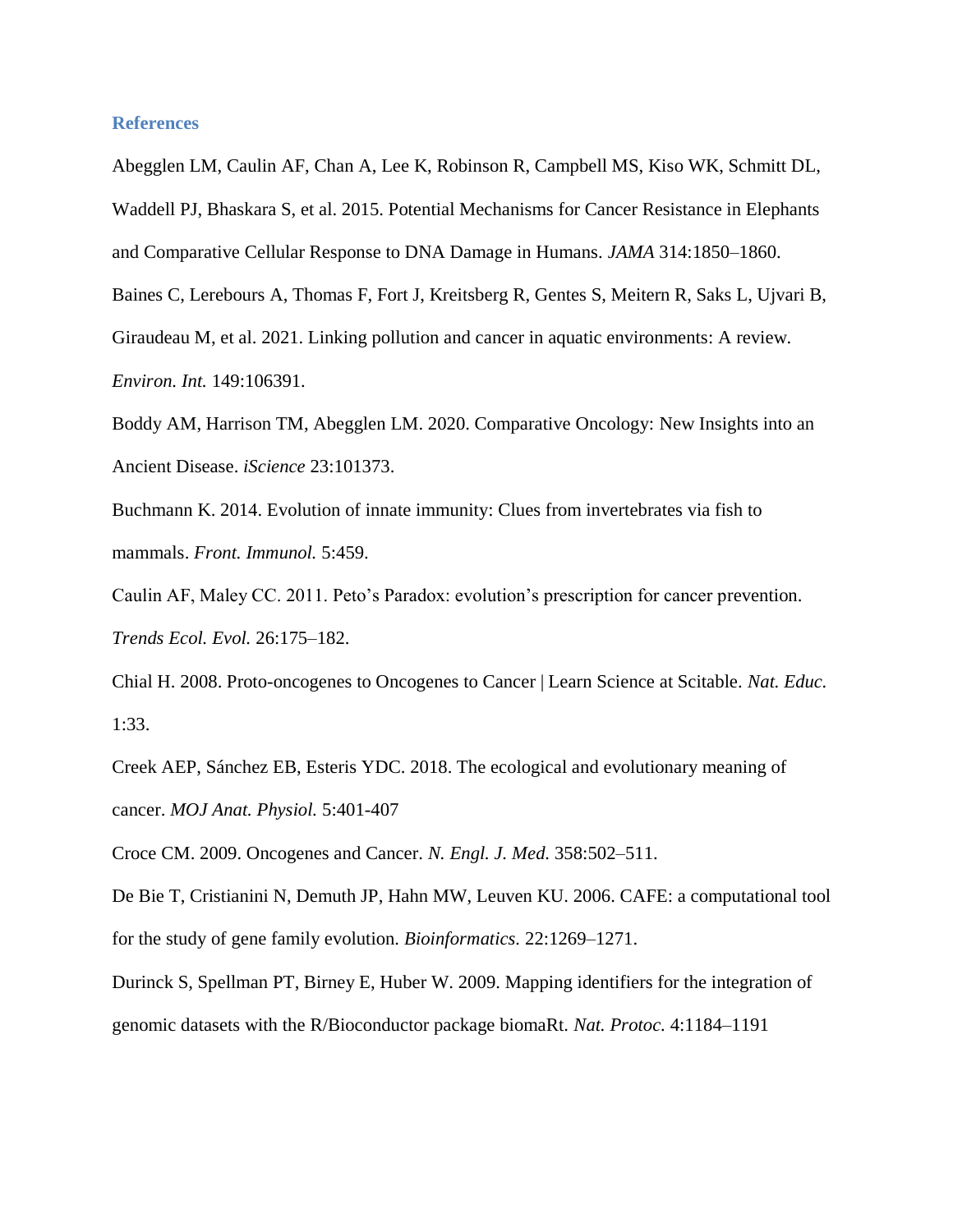Froese R, Pauly D. 2021. FishBase. *World Wide Web electronic publication*. www.fishbase.org, (06/2021)

Gallant JR, Losilla M, Tomlinson C, Warren WC. 2017. The Genome and Adult Somatic Transcriptome of the Mormyrid Electric Fish Paramormyrops kingsleyae. *Genome Biol. Evol.* 9:3525–3530.

Gems D, Kern CC, Nour J, Ezcurra M. 2021. Reproductive Suicide: Similar Mechanisms of Aging in C. elegans and Pacific Salmon. *Front. Cell Dev. Biol.* 9:2210.

Giraudeau M, Sepp T, Ujvari B, Ewald PW, Thomas F. 2018. Human activities might influence oncogenic processes in wild animal populations. *Nat. Ecol. Evol.* 2:1065–1070.

Glenfield C, Innan H. 2021. Gene Duplication and Gene Fusion Are Important Drivers of Tumourigenesis during Cancer Evolution. *Genes* 12:1376.

Gorbunova V, Hine C, Tian X, Ablaeva J, Gudkov A V., Nevo E, Seluanov A. 2012. Cancer resistance in the blind mole rat is mediated by concerted necrotic cell death mechanism. *Proc. Natl. Acad. Sci.* 109:19392–19396

Granowitz E V., Tonomura N, Benson RM, Katz DM, Band V, Makari-Judson GP, Osborne BA. 2005. Hyperbaric Oxygen Inhibits Benign and Malignant Human Mammary Epithelial Cell Proliferation. *Anticancer Res.* 25:3833–3842.

Hamede R, Owen R, Siddle H, Peck S, Jones M, Dujon AM, Giraudeau M, Roche B, Ujvari B, Thomas F. 2020. The ecology and evolution of wildlife cancers: Applications for management and conservation. *Evol. Appl.* 13:1719–1732.

Healy K, Guillerme T, Finlay S, Kane A, Kelly SBA, McClean D, Kelly DJ, Donohue I, Jackson AL, Cooper N. 2014. Ecology and mode-of-life explain lifespan variation in birds and mammals. *Proc. R. Soc. B Biol. Sci.* 281.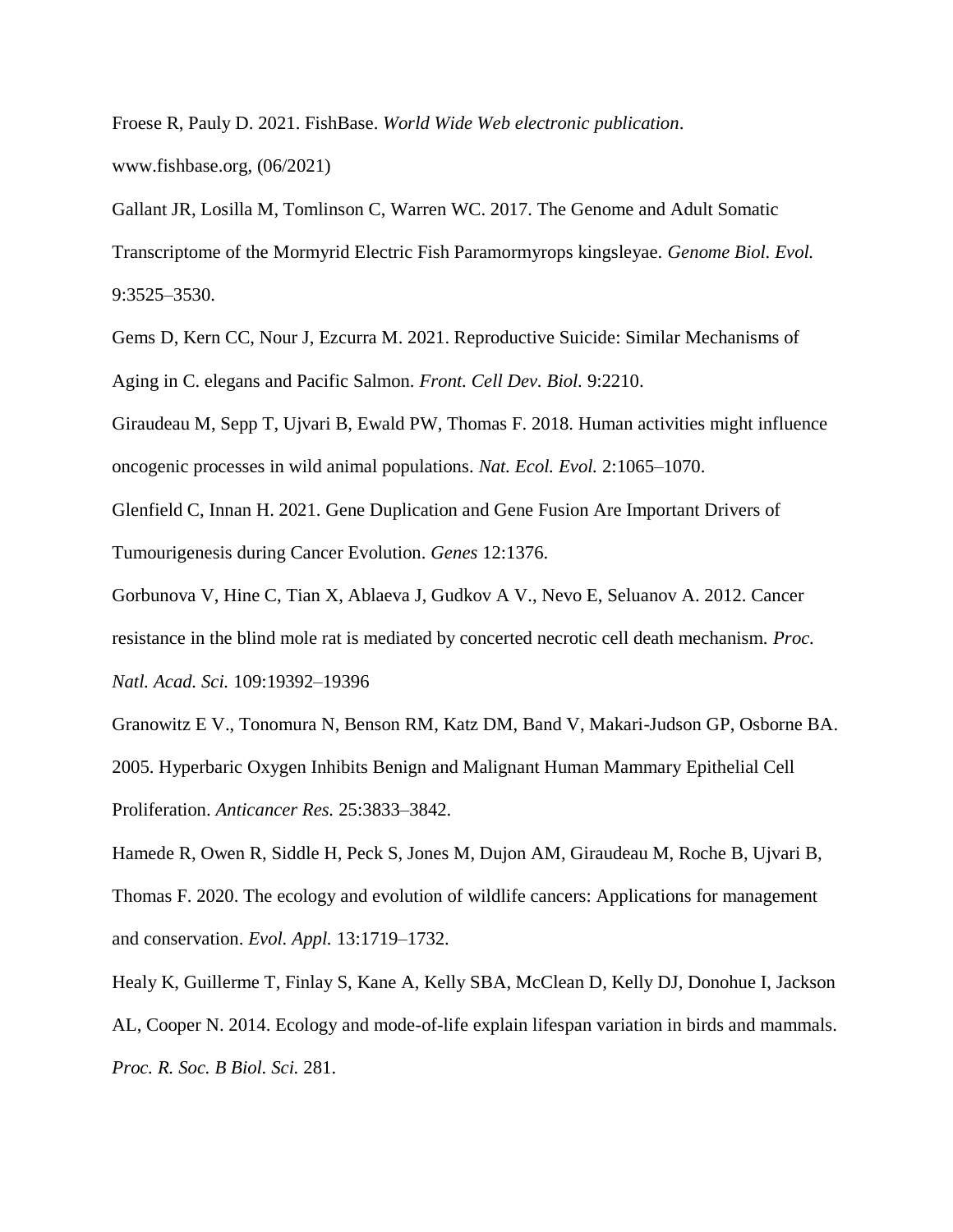Herrero J, Muffato M, Beal K, Fitzgerald S, Gordon L, Pignatelli M, Vilella AJ, Searle SMJ, Amode R, Brent S, et al. 2016. Ensembl comparative genomics resources. *Database* 2016. Howe K, Clark MD, Torroja CF, Torrance J, Berthelot C, Muffato M, Collins JE, Humphray S, McLaren K, Matthews L, et al. 2013. The zebrafish reference genome sequence and its relationship to the human genome. *Nature* 496:498–503.

Kent WJ. 2002. BLAT—The BLAST-Like Alignment Tool. *Genome Res.* 12:656–664.

Kinsella RJ, Kä Hä Ri A, Haider S, Zamora J, Proctor G, Spudich G, Almeida-King J, Staines D,

Derwent P, Kerhornou A, et al. 2011. Ensembl BioMarts: a hub for data retrieval across taxonomic space. *Database* 2011.

Kumar S, Stecher G, Suleski M, Hedges SB. 2017. TimeTree: A Resource for Timelines, Timetrees, and Divergence Times. *Mol. Biol. Evol.* 34:1812–1819.

Kumari R, Sen N, Das S. 2014. Tumour suppressor p53: understanding the molecular mechanisms inherent to cancer. *Curr. Sci.* 107:786–794.

Lien S, Koop BF, Sandve SR, Miller JR, Kent MP, Nome T, Hvidsten TR, Leong JS, Minkley DR, Zimin A, et al. 2016. The Atlantic salmon genome provides insights into rediploidization. *Nature* 533:200–205.

Lodish H, Berk A, Zipursky SL, et al. 2000 Molecular Cell Biology. 4th edition. New York: W. H. Freeman

Magadum S, Banerjee U, Murugan P, Gangapur D, Ravikesavan R. 2013. Gene duplication as a major force in evolution. *J. Genet.* 92:155–161

Makashov AA, Malov S V., Kozlov AP. 2019. Oncogenes, tumor suppressor and differentiation genes represent the oldest human gene classes and evolve concurrently. *Sci. Reports* 9:1–12.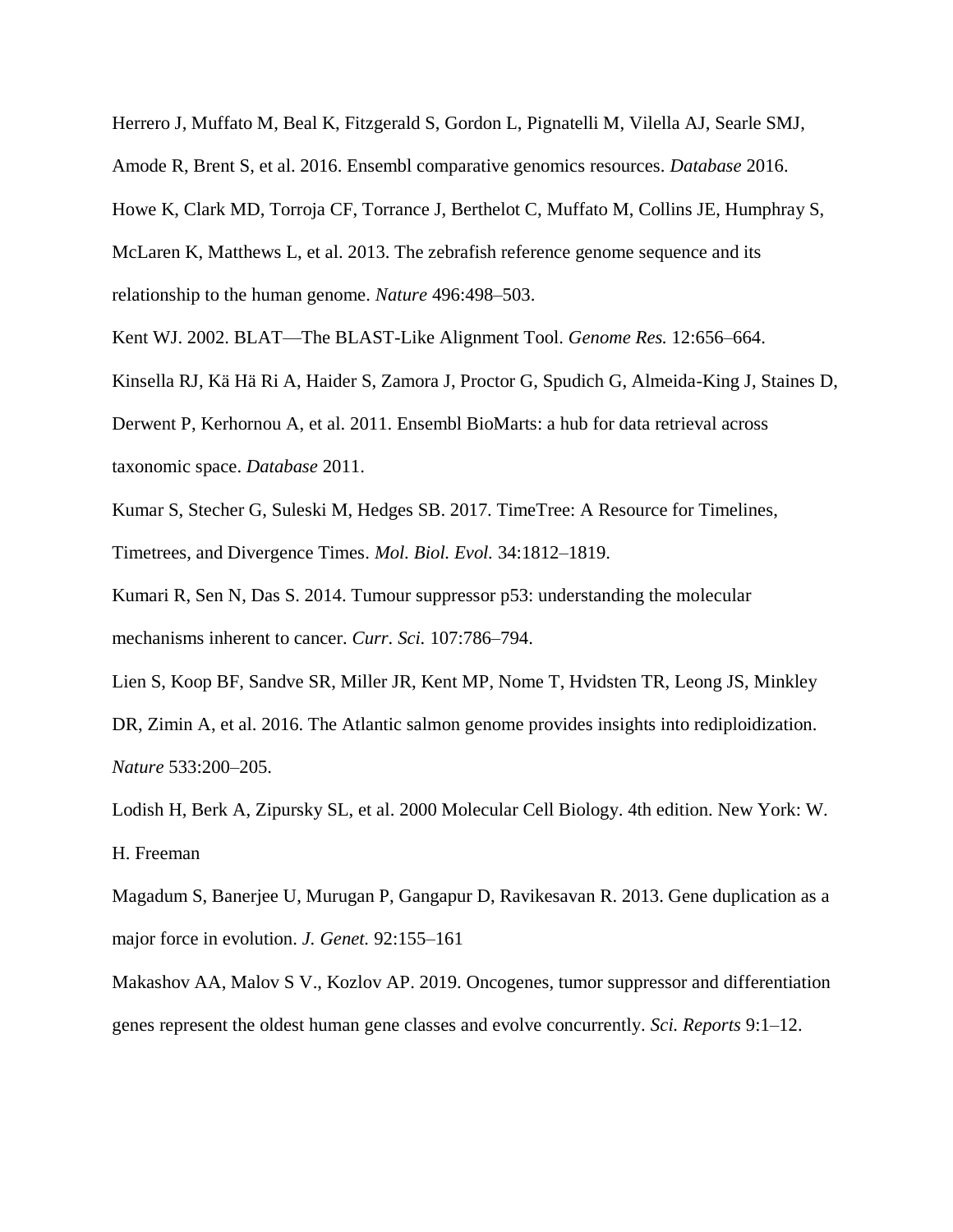McElreath R. 2020. Statistical Rethinking : A Bayesian Course with Examples in R and Stan. 2nd ed. Chapman and Hall/CRC

Nunney L. 2018. Size matters: height, cell number and a person's risk of cancer. *Proc. R. Soc. B* 285.

Nunney L, Maley CC, Breen M, Hochberg ME, Schiffman JD. 2015. Peto's paradox and the promise of comparative oncology. *Philos. Trans. R. Soc. B Biol. Sci.* 370.

Orme D, Freckleton R, Thomas G, Petzoldt T, Fritz S, Isaac N, Pearse W. 2013. The caper package: comparative analysis of phylogenetics and evolution in R. *R package version.* 5(2):1- 36.

Pagès H, Carlson M, Falcon S, Li N. 2019. AnnotationDbi: Manipulation of SQLite-based annotations in Bioconductor. *R package version 1.52.0*.

Paradis E, Schliep K. 2019. ape 5.0: an environment for modern phylogenetics and evolutionary analyses in R. *Bioinformatics* 35:526–528.

Pesavento PA, Agnew D, Keel MK, Woolard KD. 2018. Cancer in wildlife: patterns of emergence. *Nat. Rev. Cancer* 18:646–661.

Peto H, Roe FJC, Lee PN, Levy L, Clack J. 1975. Cancer and ageing in mice and men. *Br. J. Cancer* 32:411–426.

Queiroz HL, Sobanski MB, Magurran AE. 2010. Reproductive strategies of Red-bellied Piranha (Pygocentrus nattereri Kner, 1858) in the white waters of the Mamirauá flooded forest, central Brazilian Amazon. *Environ. Biol. Fishes* 89:11–19.

R Core Team. 2021. R: A language and environment for statistical computing*. R Foundation for Statistical Computing*. Vienna, Austria. URL [https://www.R-project.org](https://www.r-project.org/)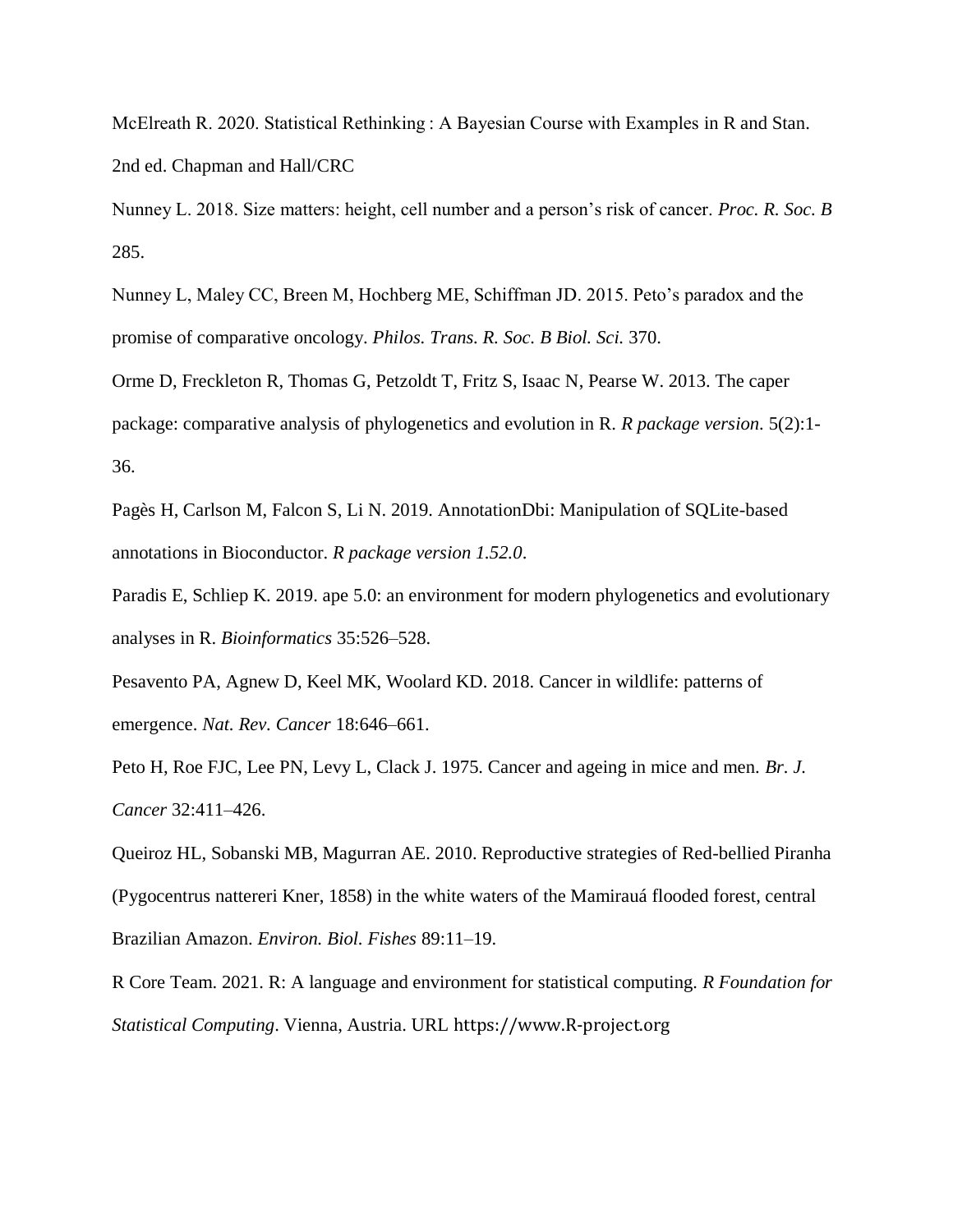Robinson-Rechavi M, Laudet V. 2001. Evolutionary Rates of Duplicate Genes in Fish and Mammals. *Mol. Biol. Evol.* 18:681–683.

Sacca R, Burggren W. 1982. Oxygen uptake in air and water in the air-breathing reedfish Calamoichthys calabaricus: role of skin, gills and lungs. *J. Exp. Biol.* 97:179–186. Scott DBC, Fuller JD. 1976. The reproductive biology of Scleropages formosus (Müller & Schlegel) (Osteoglossomorpha, Osteoglossidae) in Malaya, and the morphology of its pituitary gland. *J. Fish Biol.* 8:45–53.

Seluanov A, Gladyshev VN, Vijg J, Gorbunova V. 2018. Mechanisms of cancer resistance in long-lived mammals. *Nat. Rev. Cancer* 18:433–441.

Sondka Z, Bamford S, Cole CG, Ward SA, Dunham I, Forbes SA. 2018. The COSMIC Cancer Gene Census: describing genetic dysfunction across all human cancers. *Nat. Rev. Cancer*  18:696–705.

Stoletov K, Klemke R. 2008. Catch of the day: zebrafish as a human cancer model. *Oncogene*  27:4509–4520.

Sulak M, Fong L, Mika K, Chigurupati S, Yon L, Mongan NP, Emes RD, Lynch VJ. 2016. TP53 copy number expansion is associated with the evolution of increased body size and an enhanced DNA damage response in elephants. *Elife* 5.

Tacutu R, Barardo D, Craig T. 2017. Human Ageing Genomic Resources: New and updated databases . *Artic. Nucleic Acids Res*. 46:D1083-D1090.

Tate JG, Bamford S, Jubb HC, Sondka Z, Beare DM, Bindal N, Boutselakis H, Cole CG, Creatore C, Dawson E, et al. 2019. COSMIC: the Catalogue Of Somatic Mutations In Cancer. *Nucleic Acids Res.* 47:D941–D947.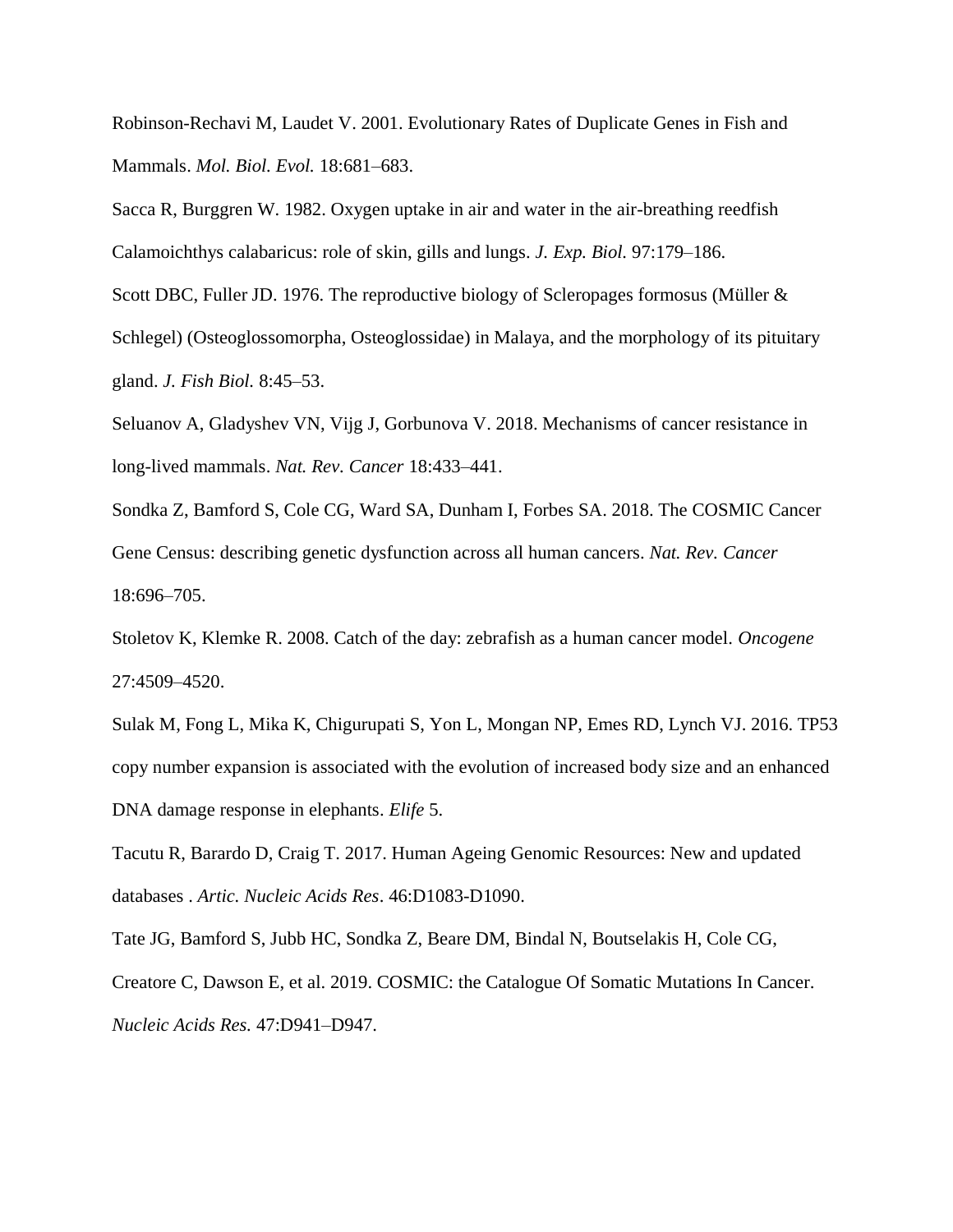Tejada-Martinez D, De Magalhães JP, Opazo JC. 2021. Positive selection and gene duplications in tumour suppressor genes reveal clues about how cetaceans resist cancer. *Proc. R. Soc. B* 288. Textor J, van der Zander B, Gilthorpe MS, Liśkiewicz M, Ellison GT. 2016. Robust causal inference using directed acyclic graphs: the R package 'dagitty'. *Int. J. Epidemiol.* 45:1887– 1894.

Tollis M, Boddy AM, Maley CC. 2017. Peto's Paradox: How has evolution solved the problem of cancer prevention? *BMC Biol.* 15:1–5.

Tollis M, Schneider-Utaka AK, Maley CC. 2020. The Evolution of Human Cancer Gene Duplications across Mammals. *Mol. Biol. Evol.* 37:2875–2886.

Torres-Paz J, Hyacinthe C, Pierre C, Rétaux S. 2018. Towards an integrated approach to understand Mexican cavefish evolution. *Biol. Lett.* 14.

Trigos AS, Pearson RB, Papenfuss AT, Goode DL. 2018. How the evolution of multicellularity set the stage for cancer. *Br. J. Cancer* 118:145–152.

Vazquez JM, Lynch VJ. 2021. Pervasive duplication of tumor suppressors in afrotherians during the evolution of large bodies and reduced cancer risk. *Elife* 10:1–45.

Weitzman JB. 2001. Caretakers and gatekeepers. *Genome Biol.* 2:1–2.

Wickham H, Chang W, Wickham MH. 2016. Package 'ggplot2'. Create Elegant Data Visualisations Using the Grammar of Graphics. Version, 2(1), pp.1-189.

Xu P, Xu J, Liu G, Chen L, Zhou Z, Peng W, Jiang Y, Zhao Z, Jia Z, Sun Y, et al. 2019. The allotetraploid origin and asymmetrical genome evolution of the common carp Cyprinus carpio. *Nat. Commun.* 10:1–11.

Yu G. 2020. Using ggtree to Visualize Data on Tree-Like Structures. *Curr. Protoc. Bioinforma.* 69:e96.